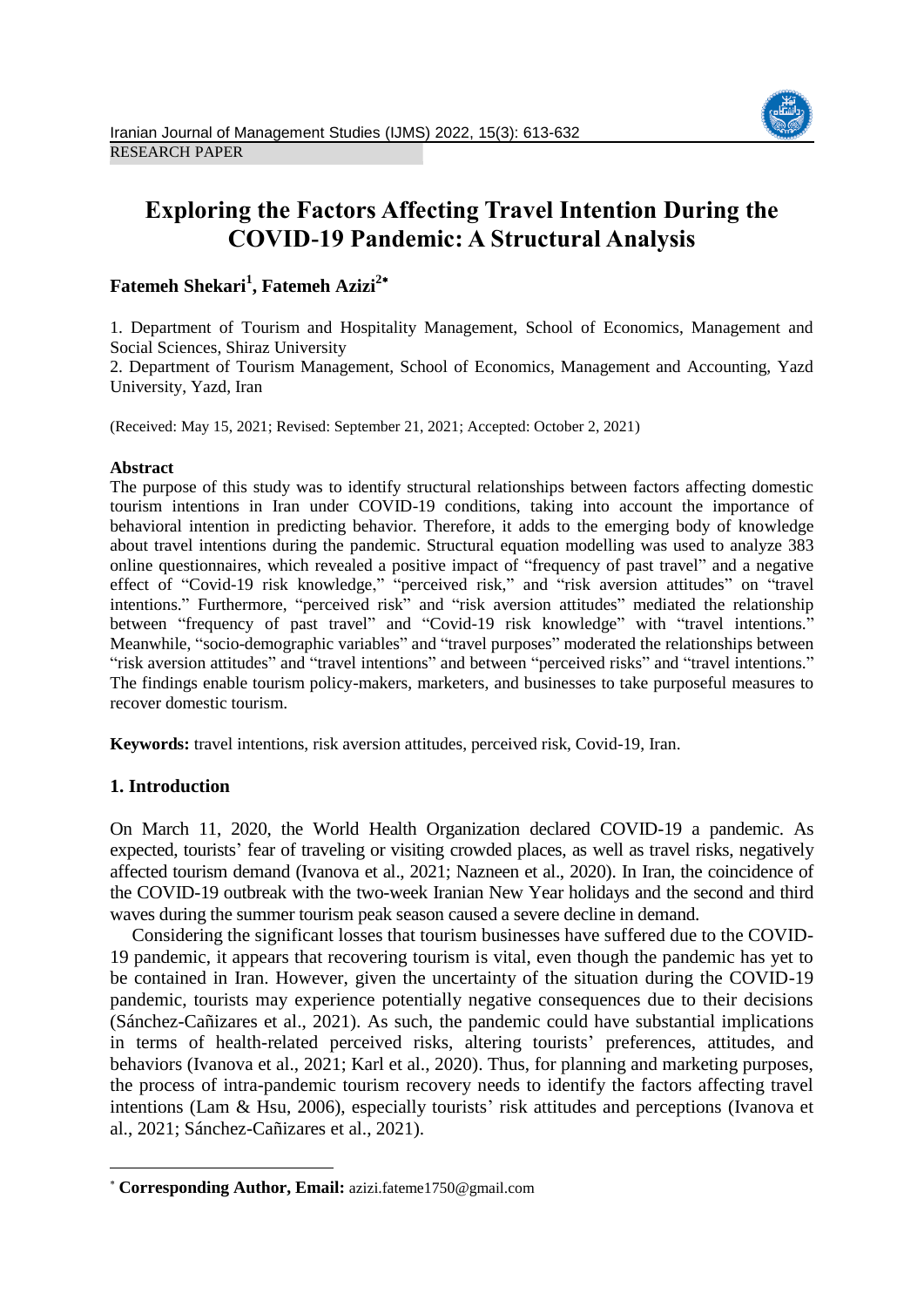Tourists' behavior is usually predictable based on their intentions (Jang et al., 2009). Following the COVID-19 outbreak, various studies focused on identifying and predicting tourist behavioral intentions (e.g., Bae & Chang, 2021; Matiza & Kruger, 2021; Neuburger & Egger, 2021; Rasoolimanesh et al., 2021; Rastegar et al., 2021). However, numerous other issues are left unexplored (Neuburger & Egger, 2021). For example, fewer studies have focused on domestic travel intentions.

Domestic tourism is essential to a country's balanced regional development and economic growth (Li et al., 2016a). Domestic travel represents the most critical alternative to helping the tourism industry rebound (OECD, 2020b; UNWTO, 2020a). Domestic tourists know their destination better (Adeloye et al., 2020) and feel safer when visiting destinations closer to their homes (Ivanova et al., 2021). In addition, pursuing international marketing during a crisis could lead to a loss of capital and resources (Backer & Ritchie, 2017). As a result, governments consider domestic tourism promotion as a strategy to decrease the adverse effects of the crisis on tourism (Hassan & Soliman, 2021). However, researchers have focused more on the behavioral intentions of international tourists. As a result, most developing countries lack appropriate research, policies, and strategies for marketing domestic tourism (Bayih & Singh, 2020).

This research gap is also evident in Iran, where only a few studies have examined the behavioral intentions of domestic tourists since the Covid-19 pandemic (Ghorbanzadeh & Aghamohammadi, 2021; Yavari & Mansourimoayyed, 2021). More importantly, given Iranians' reduced purchasing power as a result of the pandemic and the US sanctions, domestic tourism is the main available option in the country.

The purpose of this study is to probe into Iranian tourists' domestic travel intentions under COVID-19 conditions. The study focuses on factors such as knowledge of COVID-19 risks, frequency of travel during the COVID-19 pandemic, perceived risk, attitudes toward risk aversion, and the moderating roles of socio-demographic variables and travel purposes. The findings help policy-makers, marketers, and activists in tourism identify the factors influencing travel intentions under COVID-19 conditions. These factors assist them in more effectively dealing with the crisis and contribute to their purposeful plans to restart safe travel.

### **2. Theoretical Foundations**

*Behavioral intention* is an individual's subjective probability of showing a particular behavior (Hsiao & Yang, 2010). As a behavioral intention, travel intention is "the subjective probability of whether a customer will or will not take certain actions that are related to a tourist service" (Rastegar et al., 2021, p. 356). It is considered as an outcome of a mental process that transforms motivation into behavior. Tourists' behavior can usually be predicted based on their intentions (Jang et al., 2009). Many researchers agree that identifying the underlying factors that shape tourists' behavioral intentions can help provide clear insights into the decision-making process (Han et al., 2020).

Since the Covid-19 pandemic, many studies have investigated factors influencing travel intentions, including attitude, subjective norms, perceived behavioral control, risk perception, perceived severity of COVID-19, travel anxiety, trust, crisis management, health-care system, solidarity, mental well-being, perceived uncertainty, desire, knowledge, uncertainty avoidance, previous experience, and socio-demographic characteristics (Bae & Chang, 2021; Chua et al., 2021; Das & Tiwari, 2020; Han et al., 2020; Luo & Lam, 2020; Neuburger & Egger, 2021; Peluso & Pichierri, 2020; Quintal et al., 2021; Rasoolimanesh et al., 2021; Rastegar et al., 2021; Zhu & Deng, 2020). The present study investigates some of the factors that affect domestic travel intentions under COVID-19 conditions.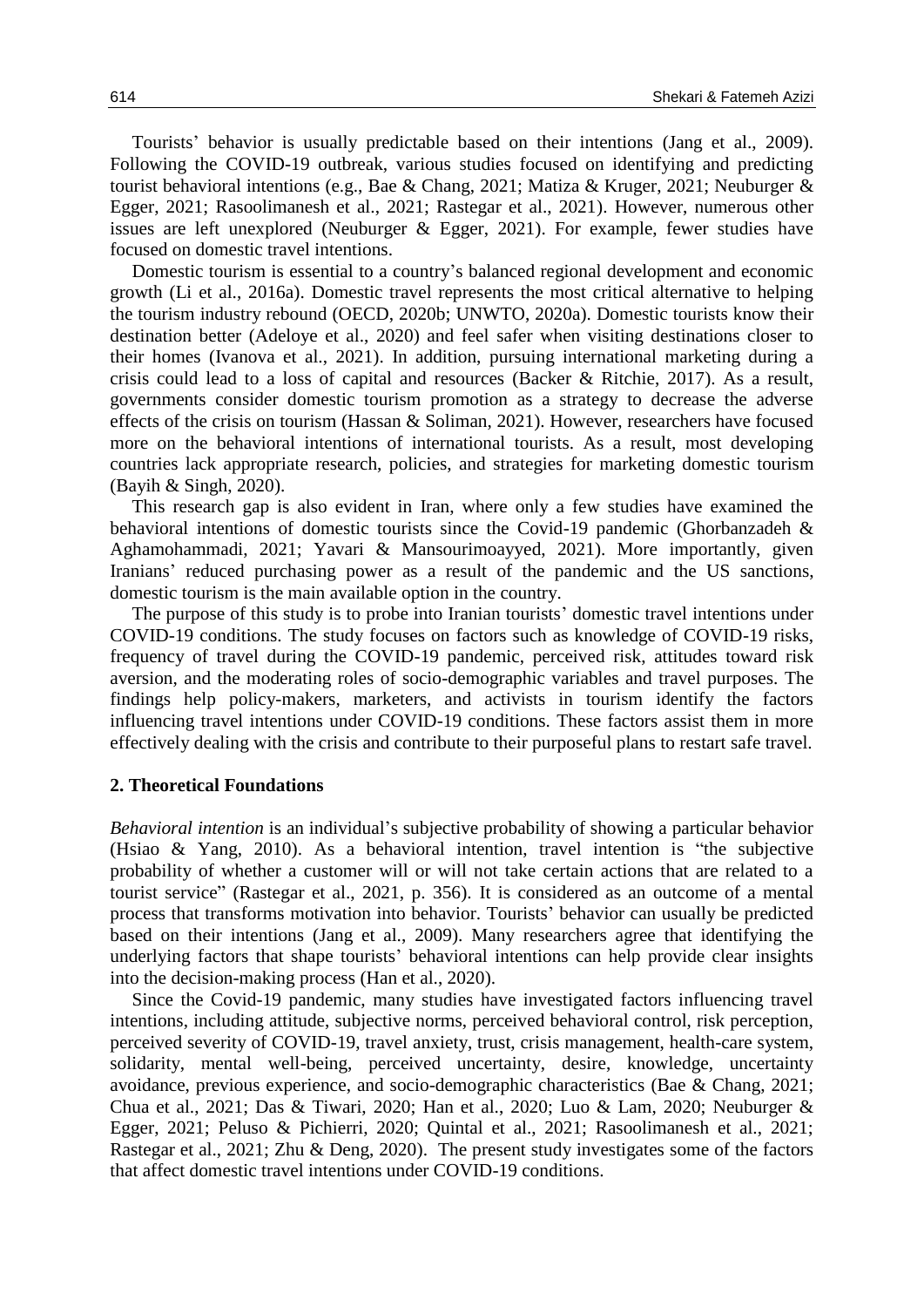# *2.1. Frequency of Past Travel*

According to behavioral theory, as people tend to show behavioral persistency and value consistency (Lam & Hsu, 2006), the frequency of past behavior is the optimal predictor of future behavioral intention and actual behavior (Sönmez & Graefe, 1998). Previous visits to the destination affect the tourist's decision-making process and the probability of a visit. For example, familiarity and previous destination experience determine how early tourists return to visit it after disasters (Rasoolimanesh et al., 2021). Past research has confirmed the impact of prior experience or frequency of travel on future travel intentions (Das & Tiwari, 2020; Floyd et al., 2004; Karl et al., 2020; Lee et al., 2012; Sönmez & Graefe, 1998; Turnšek et al., 2020). Thus, the present study hypothesizes that:

**H1:** Frequency of travel during the pandemic positively and significantly affects travel intention.

# *2.2. Risk Knowledge*

Subjective knowledge influences behavioral intention as it accounts for a consumer's certainty of a proper decision. As such, tourists with more prior knowledge of a destination and its risks are more likely to visit because they have a more positive image of the destination and know it more accurately (Sharifpour et al., 2014). In terms of risks, perceived knowledge is an essential determinant of tourists' behavior (Han et al., 2020). When people are at risk, they try to reduce the risk by making rational decisions through complete or incomplete avoidance (Zhu & Deng, 2020). Media and word of mouth indirectly shape risk knowledge (Godovykh et al., 2021). Therefore, the present study hypothesizes that:

**H2:** Covid-19 risk knowledge negatively and significantly affects travel intention.

# *2.3. Risk Aversion Attitude*

Attitude towards risks is a good indicator of how likely you are to travel (Hsiao & Yang, 2010). Risk aversion refers to "an individual's degree of negative attitude towards risk arising from outcome uncertainty" (Mandrik & Bao, 2005, p. 533). According to recent studies, the risk aversion attitude may predict protective behaviors during the COVID-19 pandemic and negatively impact travel intention (Xu & Cheng, 2021).

Based on Karl et al. (2020) findings, risk-averse tourists are more likely to change their travel intention to visit a risky place. They are willing to choose safe destinations. In contrast, risk-resilient tourists may prefer risky destinations. Zhu and Deng (2020) indicated a negative correlation between risk aversion attitude and rural travel intention. As such, the present study states the following hypothesis:

**H3:** Risk aversion attitude negatively and significantly affects travel intention.

The knowledge that tourists have gained from previous visits to the destination shapes the basis of their attitude (Rasoolimanesh et al., 2021). The perceived knowledge of COVID-19 among tourists has also been regarded as a critical determinant of their attitude towards international travel (Han et al., 2020). Zhu and Deng (2020) explained that as people increase their knowledge about a disease, they are less likely to take a risk. The reason is the higher cost of risk-taking than its benefits. As Zhu and Deng (2020) further stated, a risk aversion attitude could mediate the relationship between knowledge and behavior. Thus, it is hypothesized that: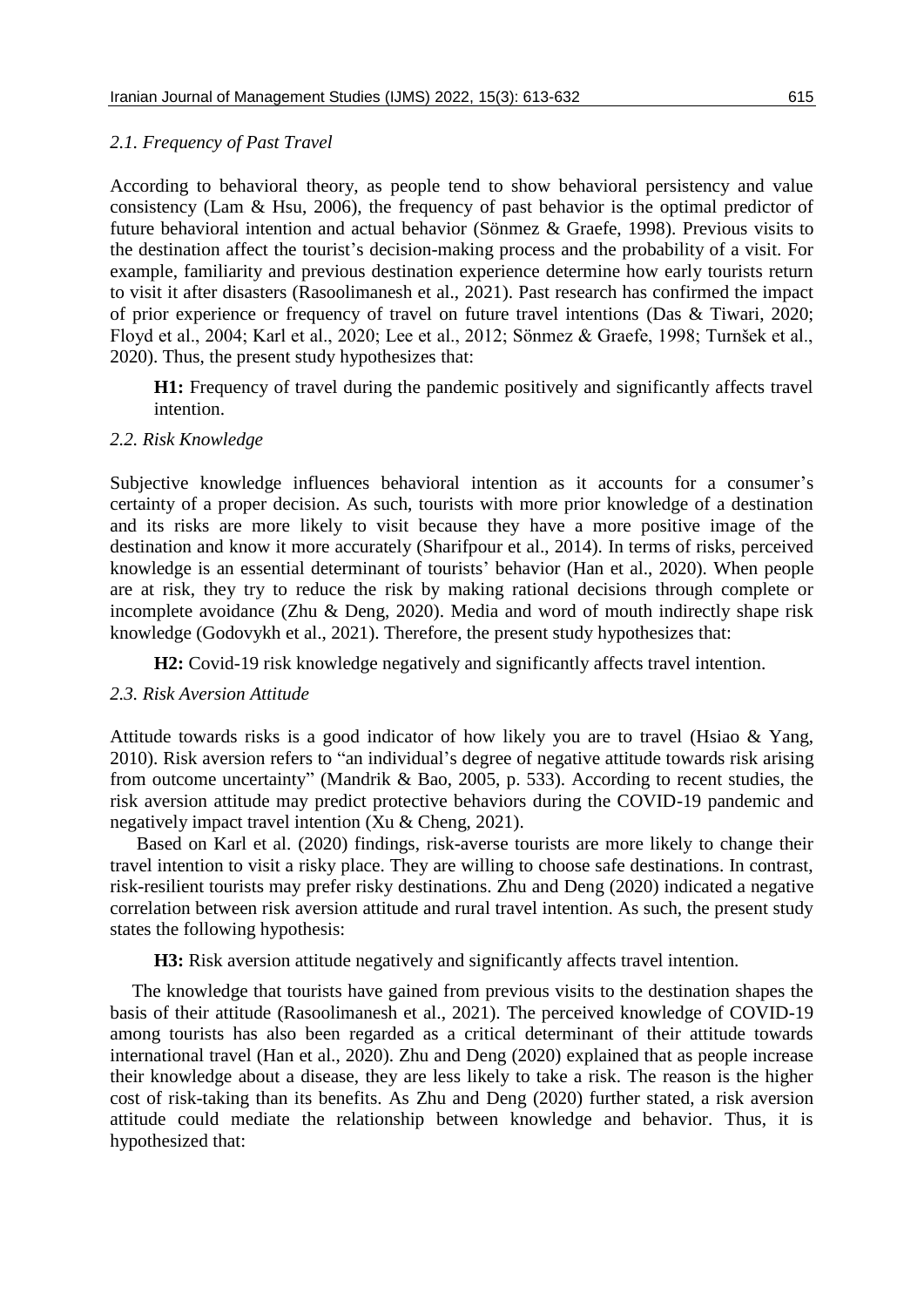**H4:** Knowledge of COVID-19 risks positively and significantly affects risk aversion attitude.

**H5:** Risk aversion mediates the relationship between knowledge of COVID-19 risks and travel intention.

People's risk aversion attitudes change as a result of their previous experiences. Therefore, although tourists may experience similar risk aversion attitudes, they may make different choices based on their prior experiences (Nugraha et al., 2016; Reichel et al., 2007). Hence, we hypothesized that:

**H6:** Frequency of travel during the COVID-19 pandemic negatively and significantly affects risk aversion attitude.

**H7:** Risk aversion attitude mediates the relationship between frequency of travel during the COVID-19 pandemic and travel intention.

#### *2.4. Perceived Risk*

Perceived risk is a tourist's subjective judgments (Godovykh et al., 2021) or feelings (Zhan et al., 2020) "of the overall negativity of a course of action based upon assessing the possible adverse outcomes and the likelihood that those outcomes will occur" (Mowen & Minor, 1998, as cited in Fuchs & Reichel, 2006, p. 84).

Studies have revealed that the perceived risk associated with a destination has a significant impact on a tourist's decision about visiting or avoiding it (Chua et al., 2021; Floyd et al., 2004; JamalKhan et al., 2017; Karl et al., 2020; Matiza & Kruger, 2021; Sharifpour et al., 2013; Sönmez & Graefe, 1998). Even though there is little real risk, the perceived risk is one of the most critical factors influencing travel intention (Godovykh et al., 2021). Risk perception also makes tourists find strategies to minimize risk (Bae & Chang, 2021; Fuchs & Reichel, 2006; Li et al., 2016b; Neuburger & Egger, 2021; Reichel et al., 2007). The findings of Zhu and Deng (2020) also suggested a negative correlation between perceived risk and rural travel intention. Therefore, it is hypothesized that:

**H8:** Perceived risk negatively and significantly affects travel intention.

The perceived risk affects attitude and behavioral intention (Quintal et al., 2010; Sánchez-Cañizares et al., 2021). As such, we might hypothesize that:

**H9:** Perceived risk positively and significantly affects risk aversion attitude.

**H10:** Risk aversion attitude mediates the relationship between perceived risk and travel intention.

Perceived risk can be explained by information integration and protection motivation theories. According to the former, people make decisions based on the content and amount of information received. Protection motivation theory describes how risk-related information is processed and decisions made to deal with risk. In both cases, the information received shapes a person's risk-taking or risk-avoidance behavior (Chua et al., 2021). Therefore, consumers' knowledge can affect their perceived risk (Lepp & Gibson, 2003; Sharifpour et al., 2014; Sharifpour et al., 2013; Williams & Baláž, 2013).

Regarding the SARS outbreak and the COVID-19 pandemic, fear of new and unknown viruses, along with conflicting information about their origins and consequences, had a negative impact on people's perceptions, attitudes, and behavioral intentions (Godovykh et al., 2021). Zhu and Deng (2020) stated that perceived risk could considerably increase under new or uncertain conditions. They also found that risk knowledge during the pandemic could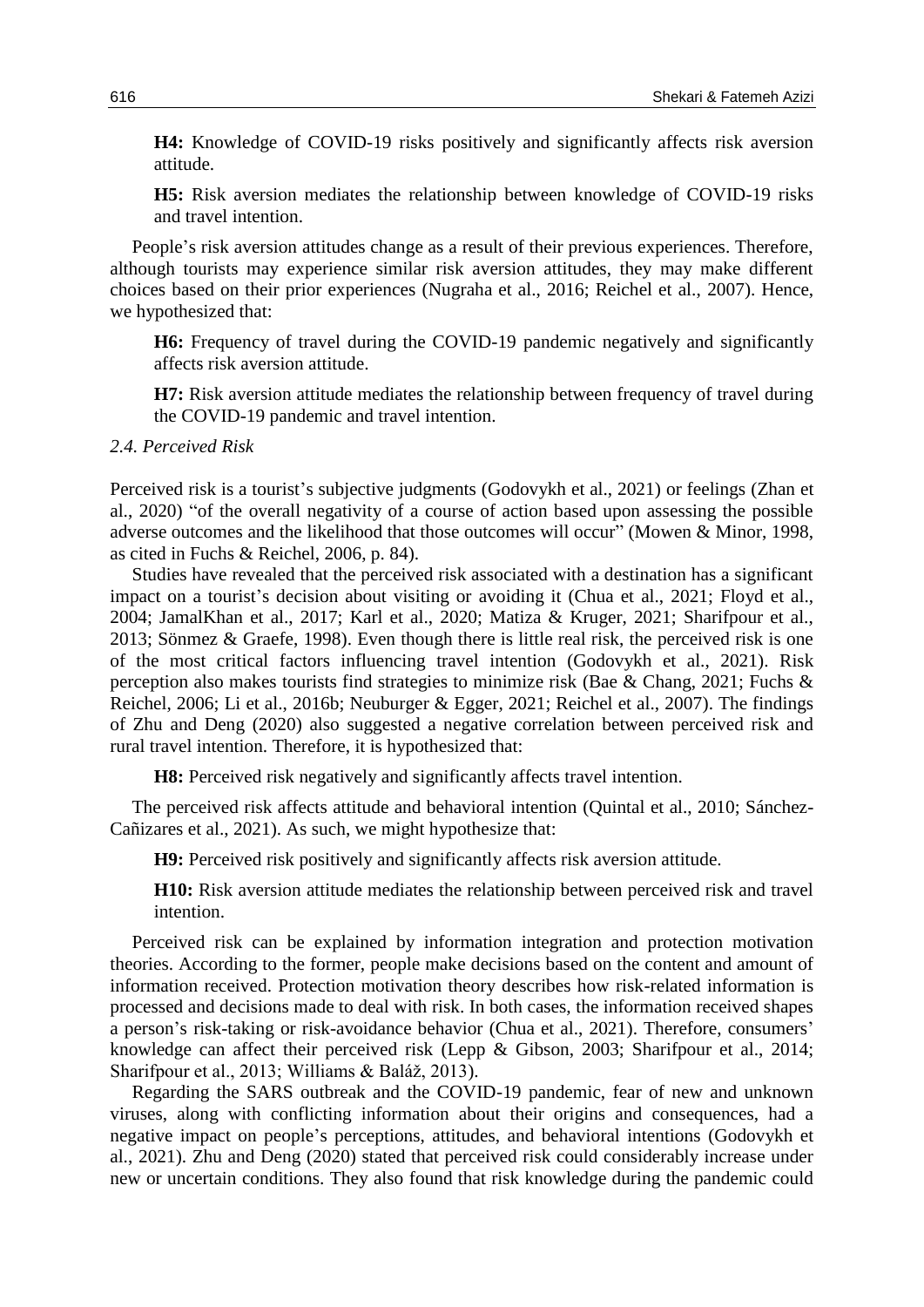reinforce rural tourism intention through mediator variables, such as risk perception. Then, this study suggests that:

**H11:** Knowledge of COVID-19 risks positively and significantly affects perceived risk.

**H12:** Risk perception mediates the relationship between knowledge of COVID-19 risks and travel intention.

Studies have shown that tourists with higher levels of experience perceive less travel risk (Floyd et al., 2004; Fuchs & Reichel, 2006; Karl et al., 2020; Neuburger & Egger, 2021; Sharifpour et al., 2013; Sönmez & Graefe, 1998; Yang et al., 2015). As Karl et al. (2020) pointed out, as tourists gain more experience, they face more challenging conditions. In response, their self-confidence as a coping strategy and their cognitive skills improve, while their levels of perceived risk decrease. Therefore, we might hypothesize that:

**H13:** Frequency of travel during the COVID-19 pandemic negatively and significantly affects perceived risk.

**H14:** Perceived risk mediates the relationship between frequency of travel during the COVID-19 pandemic and travel intention.

# *2.5. Socio-Demographic Specifications*

Previous research has shown the significant impact of socio-demographic factors on perceived risk (Quintal et al., 2021), travel intention (Das & Tiwari, 2020; Karl et al., 2020; Neuburger & Egger, 2021; Qi et al., 2009; Sönmez & Graefe, 1998; Yang et al., 2017), and attitude toward risk (Croson & Gneezy, 2009; Karl, 2016; Williams & Baláž, 2013). Bae and Chang (2021) observed the moderating role of gender and marital status in the structural relationships between the factors affecting tourists' travel intentions during the COVID-19 pandemic. So, it is hypothesized that:

**H15:** Socio-demographic factors, including (a) gender, (b) age, (c) family life stage, (d) income, and (e) education, moderate the relationship between perceived risk and travel intention.

**H16:** Socio-demographic factors, including (a) gender, (b) age, (c) family life stage, (d) income, and (e) education, moderate the relationships between risk aversion attitude and travel intention.

# *2.6. Travel Purposes*

Travel purposes may affect tourist's choice of destination under risky circumstances. Previous studies have found that, under risky conditions, visitors' perceptions, attitudes, and intentions differ depending on their trip purposes and motivations (Khan et al., 2019; Nugraha et al., 2016; Sönmez & Graefe, 1998; Yang et al., 2015). As reported by Sönmez and Graefe (1998), leisure tourists, in contrast to business tourists, enjoy more freedom in choosing or avoiding a destination in terms of its safety. According to Yang et al. (2015), although safety is a critical issue for tourists who travel for peace and tranquility, those who prefer adventure tourism seek an optimal level of risk. Nugraha et al. (2016) found that the effect of prior experience and risk-taking on decision-making might vary depending on the destination and travel purpose. However, research in this area is underdeveloped, especially regarding the role of travel purpose in tourists' travel intention under COVID-19 conditions. Thus, the present study hypothesizes that: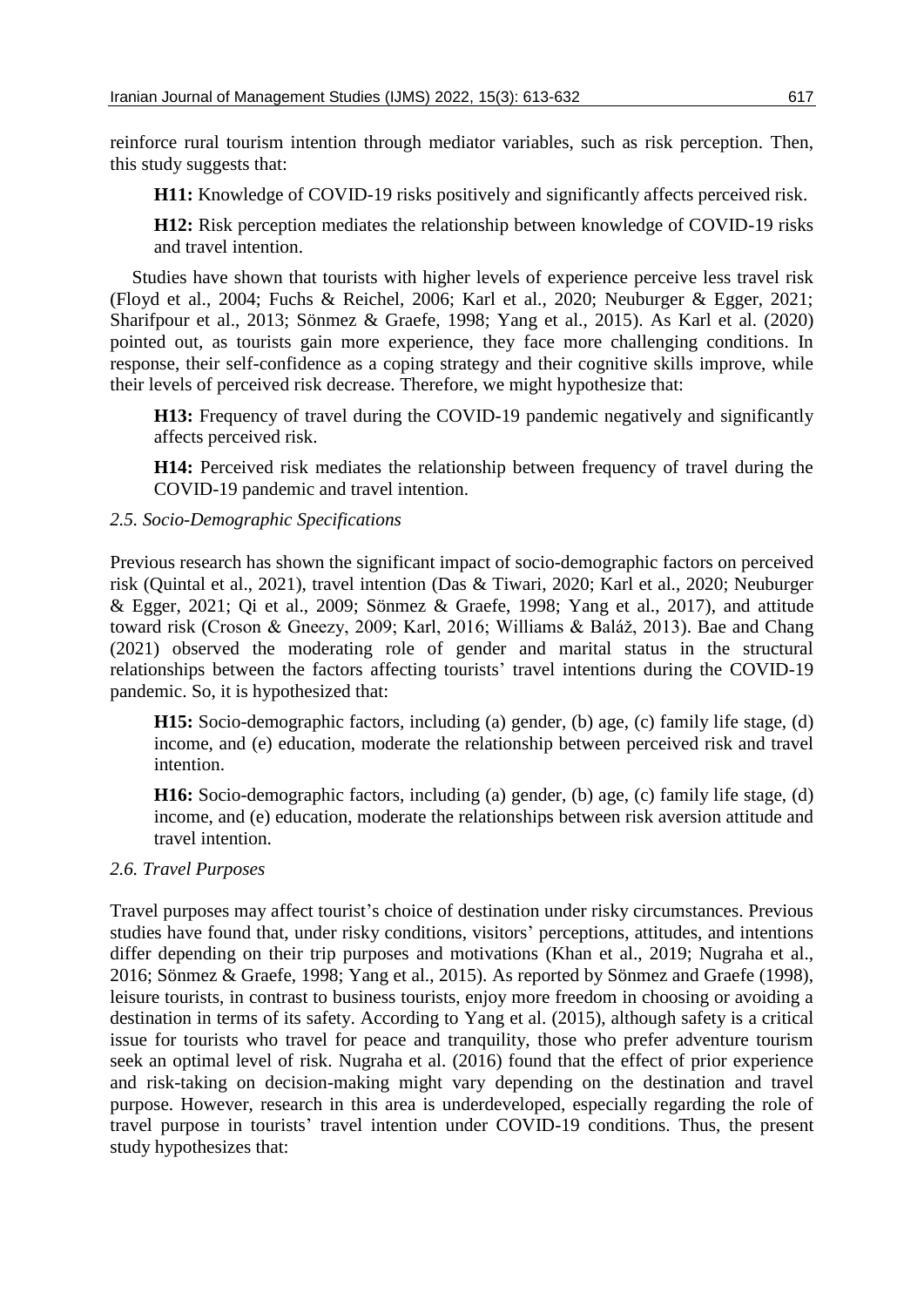**H17:** Travel purposes, including (a) recreation, (b) VFR, (c) work-education, (d) pilgrimage, moderate the relationships between perceived risk and travel intention.

**H18:** Travel purposes, including (a) recreation, (b) VFR, (c) work-education, and (d) pilgrimage, moderate the relationships between risk aversion attitudes and travel intention.



**Figure 1.** The Conceptual Model

# **3. Method and Materials**

The study was carried out in Iran. An unrestricted, self-selected survey was conducted, which is a non-probability convenience sampling method. There were no restrictions on who could participate in these surveys, and it was up to the individual to choose to participate (Fricker, 2008). The survey consisted of an online questionnaire created with the Google Forms platform and distributed via WhatsApp and Telegram Messenger. It invited people across Iran to participate and asked them to share the link with their contact list and groups. Online surveys utilizing social media platforms have been consistently employed in contemporary tourism research, including studies associated with the COVID-19 pandemic (Matiza & Kruger, 2021). Given an average response rate of 54% in previous studies, social media is the most effective way to collect online data (Rasoolimanesh et al., 2021). Finally, between September and October 2020, 383 questioners were completed.

The questionnaire consisted of two parts, one related to respondents' socio-demographic characteristics and the other related to the study variables. A five-point Likert scale ranging from "Strongly Disagree" (1) to "Strongly Agree" (5) was employed to evaluate the variables. These variables were (a) "COVID-19 risk knowledge" (RK) (Zhu & Deng, 2020); (b) "perceived risk" (PR) (including social risk, health risk, and satisfaction risk) (JamalKhan et al., 2017; Laver et al., 2006; Li et al., 2016b; Qi et al., 2009; Reichel et al., 2007; Sharifpour et al., 2014; Sharifpour et al., 2013; Sönmez & Graefe, 1998; Zhu & Deng, 2020); (c) "risk aversion attitude" (ATT) (Zhu & Deng, 2020); (d) "travel intention" (TI) (Hsiao & Yang, 2010; Khan et al., 2018; Lam & Hsu, 2006); (e) "future travel purposes" (Koo et al., 2016); and (f) "frequency of past travel" (during the pandemic) (FOP) (Floyd et al., 2004; Lam & Hsu, 2006; Lee et al., 2012; Qi et al., 2009; Sönmez & Graefe, 1998).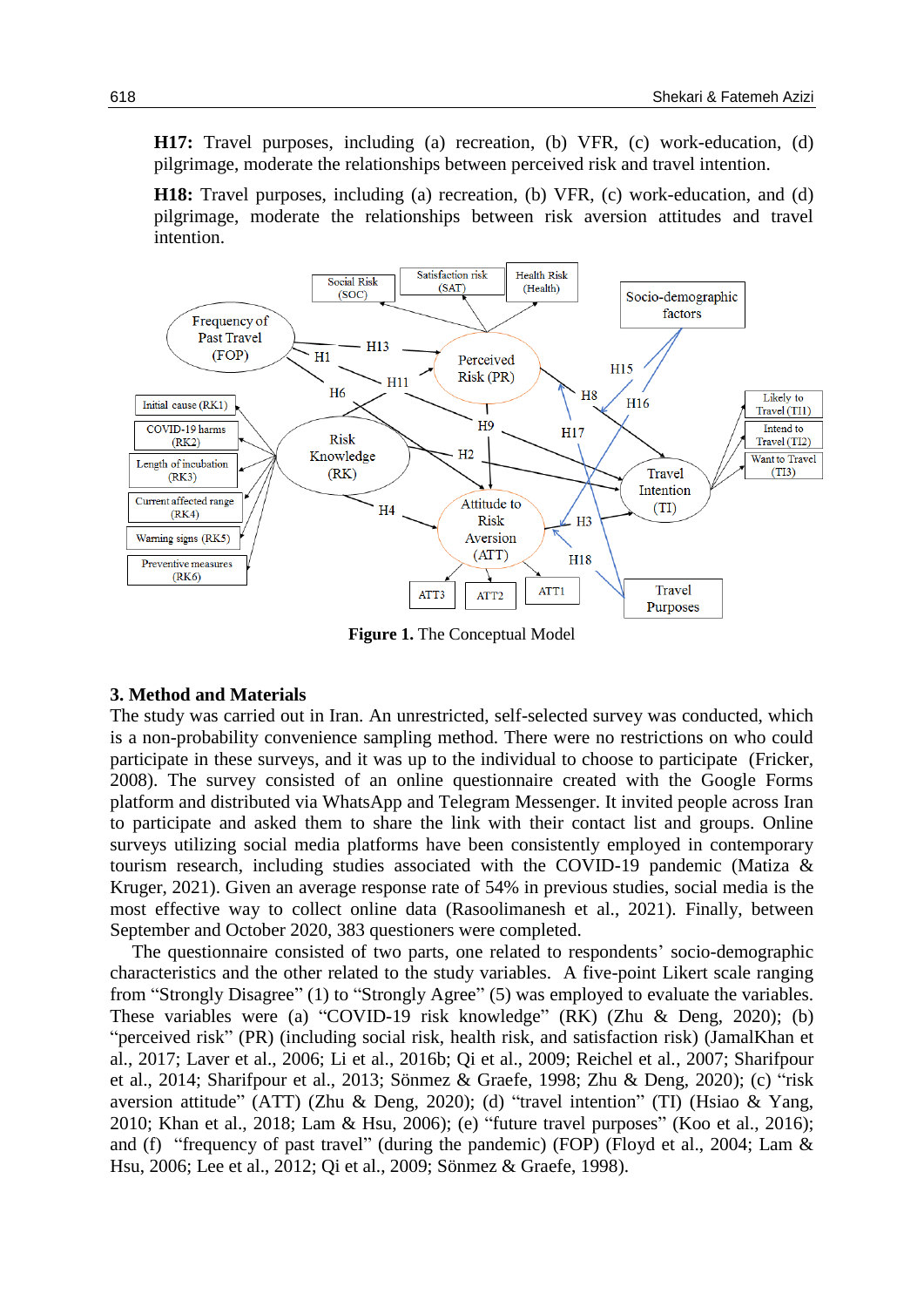Reliability analysis and confirmatory factor analysis (CFA) were applied to all survey items through the maximum likelihood estimation procedure. The study drew on measurement and structural models, multi-group analysis, and interaction effect analysis. The data was analyzed using SPSS 25 and AMOS 24.

# *3.1. Study Context*

Iran was one of the first countries to report cases of COVID-19 infection on February 19, 2020. According to the latest report on August 28, 2021, more than 4,960,000 confirmed cases were recorded, with more than 107,000 deaths (WHO, 2021).

Following the COVID-19 outbreak, the tourism industry in Iran experienced severe losses (Sharifi et al., 2020). In 2019, about 9.1 million international tourists traveled to Iran (UNWTO, 2020d), representing approximately 25% growth compared to 2018 (UNWTO, 2021b). It means Iran received nearly 0.62% of the world and 2.52% of the Asia-pacific region's international tourist arrivals. However, by October 2020, the COVID-19 pandemic had reduced the number of tourists visiting Iran by 77% on average (UNWTO, 2021a). According to WTTC (2021), Iran's tourism GDP dropped 48.6% in 2020 compared to 2019, and inbound and domestic tourism expenditures were reduced by 86.7% and 44.1%, respectively. International tourism accounted for 6% of tourism expenditures in 2020, while domestic tourism accounted for 94%.

Despite calls from the Iranian Ministry of Cultural Heritage, Handicrafts, and Tourism for "smart" and "responsible" travel, the National Committee to Combat Corona advised people to avoid traveling (TEHRANTIMES, 18 September 2020). Currently, domestic tours are limited and supervised (IRNA, 2021).

# **4. Results**

# *4.1. Data Screening*

Following the procedure suggested by Kline (2011), deviation from normality in the data was inspected. The results showed that the absolute values of skewness and kurtosis for all the items were acceptable.

# *4.2. Measurement Model*

First-order CFA was conducted to analyze the construct validity of the variables. Table 1 shows that the factor loadings for all items were greater than 0.4. Therefore, as Ertz et al. (2016) explained, convergent validity was established. Moreover, all the composite reliability (CR) values were greater than the threshold value of 0.70, revealing that the latent variables were sufficiently reliable (Hair et al., 2006, p. 94). Convergent validity was assessed through the average variance extracted (AVE) values. An AVE value greater than 0.5 would be good, although a value of 0.4 would be acceptable as well. According to Fornell and Larcker (1981), if the AVE value is less than 0.5, but the CR value is greater than 0.6, the convergent validity of the construct would be adequate (Essmui et al., 2014). Table 1 also shows Cronbach's alpha values for each scale, greater than 0.7, demonstrating the data's reliability (Wang et al., 2016). The Cronbach's alpha value for the 'future travel purposes' variable is also 0.73.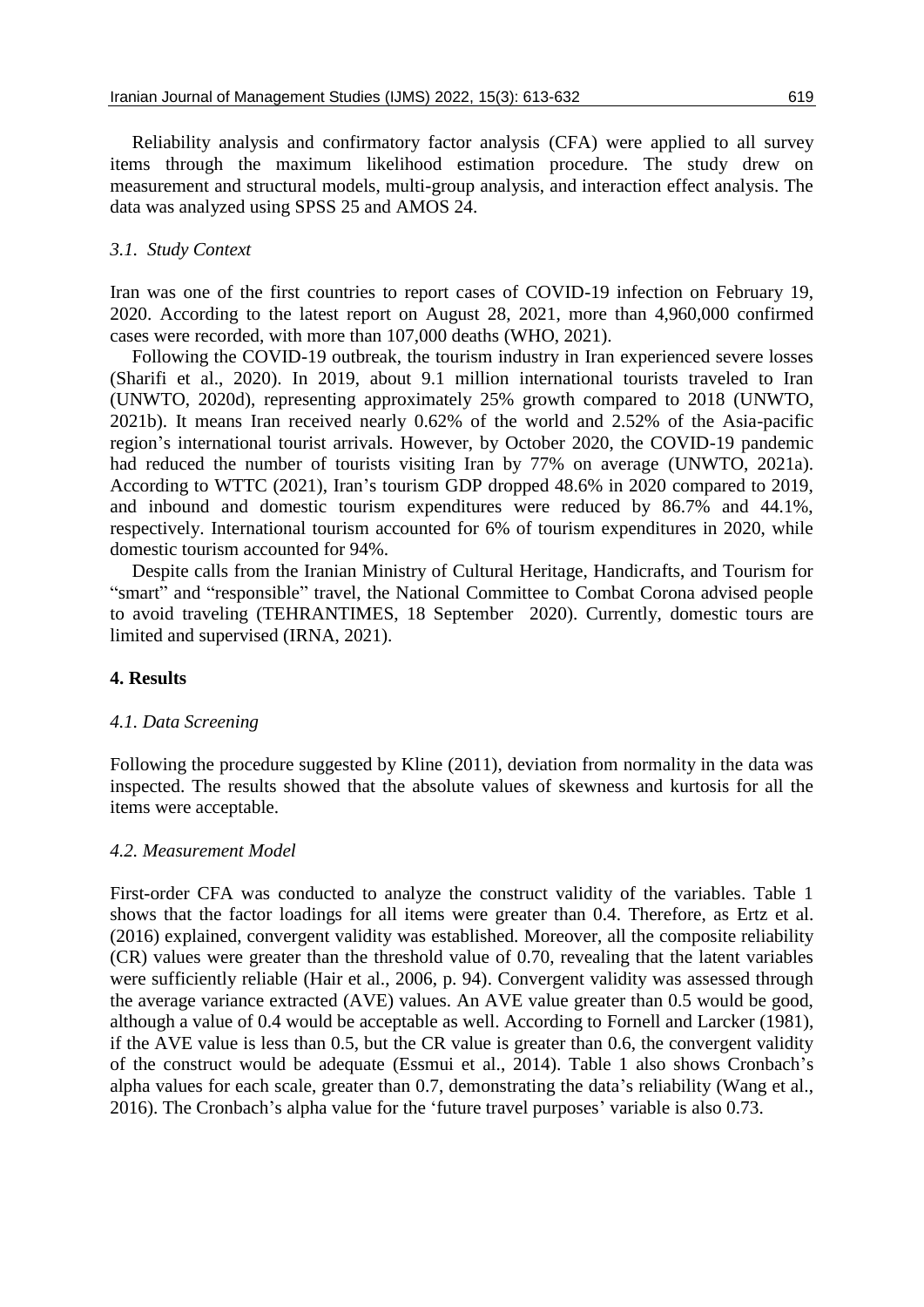| <b>Variables</b>                                                                   | <b>Factor loading</b> | <b>CR</b> | <b>AVE</b> |  |
|------------------------------------------------------------------------------------|-----------------------|-----------|------------|--|
| RK $(a=0.81)$                                                                      |                       | 0.80      | 0.45       |  |
| (RK1) I know about the initial cause of COVID-19.                                  | 0.69                  |           |            |  |
| (RK2) I know about the harm caused by COVID-19.                                    | 0.64                  |           |            |  |
| (RK3) I know about the length of the incubation                                    | 0.80                  |           |            |  |
| period of COVID-19.                                                                |                       |           |            |  |
| (RK4) I know about the current affected range of<br>COVID-19.                      | 0.52                  |           |            |  |
| (RK5) I know about the surveillance and warning<br>signs for COVID-19.             | 0.66                  |           |            |  |
| (RK6) I know about the preventive measures for<br>COVID-19.                        | 0.70                  |           |            |  |
| PR $(a=0.79)$                                                                      |                       | 0.82      | 0.61       |  |
| (SOC) If I decide to travel under COVID-19                                         |                       |           |            |  |
| conditions, people who know me (family members,                                    | 0.66                  |           |            |  |
| friends, or colleagues) would negatively view me.                                  |                       |           |            |  |
| (SAT) If I take a trip under COVID-19 conditions, I                                | 0.80                  |           |            |  |
| may not be satisfied with my travel experience.                                    |                       |           |            |  |
| (Health) If I take a trip under COVID-19 conditions,                               | 0.79                  |           |            |  |
| I would be very likely to catch the virus.                                         |                       |           |            |  |
| ATT $(\alpha = 0.81)$                                                              |                       |           |            |  |
| (ATT1) I would not welcome the risk of COVID-19<br>infection due to taking a trip. | 0.79                  |           |            |  |
| (ATT2) I would disagree with my family members                                     |                       |           |            |  |
| and friends if they wanted to take a trip under                                    | 0.90                  |           |            |  |
| COVID-19 conditions.                                                               |                       |           |            |  |
| (ATT3) If my family members and friends took a                                     |                       |           |            |  |
| trip during the COVID-19 pandemic, I would not                                     | 0.64                  |           |            |  |
| visit them for two weeks.                                                          |                       |           |            |  |
| TI $(a=0.85)$                                                                      |                       | 0.86      | 0.67       |  |
| (TI1) I may travel domestically during the COVID-                                  |                       |           |            |  |
| 19 pandemic.                                                                       | 0.79                  |           |            |  |
| (TI2) I have decided to travel domestically during                                 | 0.92                  |           |            |  |
| the COVID-19 pandemic.                                                             |                       |           |            |  |
| (TI3) I would like to travel domestically during the<br>COVID-19 pandemic.         | 0.75                  |           |            |  |

**Table 1.** Results of Confirmatory Factor Analysis

The goodness-of-fit indices for the measurement model were RMSEA  $= 0.077$ , CFI  $=$ 0.972, and NFI = 0.960, which were acceptable according to Kline (2005).

### *4.3. Structural Model*

#### *Structural Model: Direct Effects*

The direct relationships between the variables were analyzed by excluding the mediating variables (ATT and PR). The path coefficient was significant at the 1% level of confidence (P<0.01). Thus, hypotheses H1, H2, H3, H6, H8, H9, H11, and H13 were supported. The CMIN/DF value of 2.243 indicated that the model fit was satisfactory. The results showed that the specifications of the factor loadings, including factor variances, covariances, and error variances, were valid for the model under study. The CFI value was 0.974, indicating that the proposed model adequately described the sample data. Furthermore, the RMSEA value was 0.05, which revealed a good fit between the hypothesized model and the data observed.

SEM estimations were used to inspect the relationships between the latent variables (Figure 2). The chi-square statistic was  $\chi$ 2=222.289 with DF=96. Generally speaking, a ratio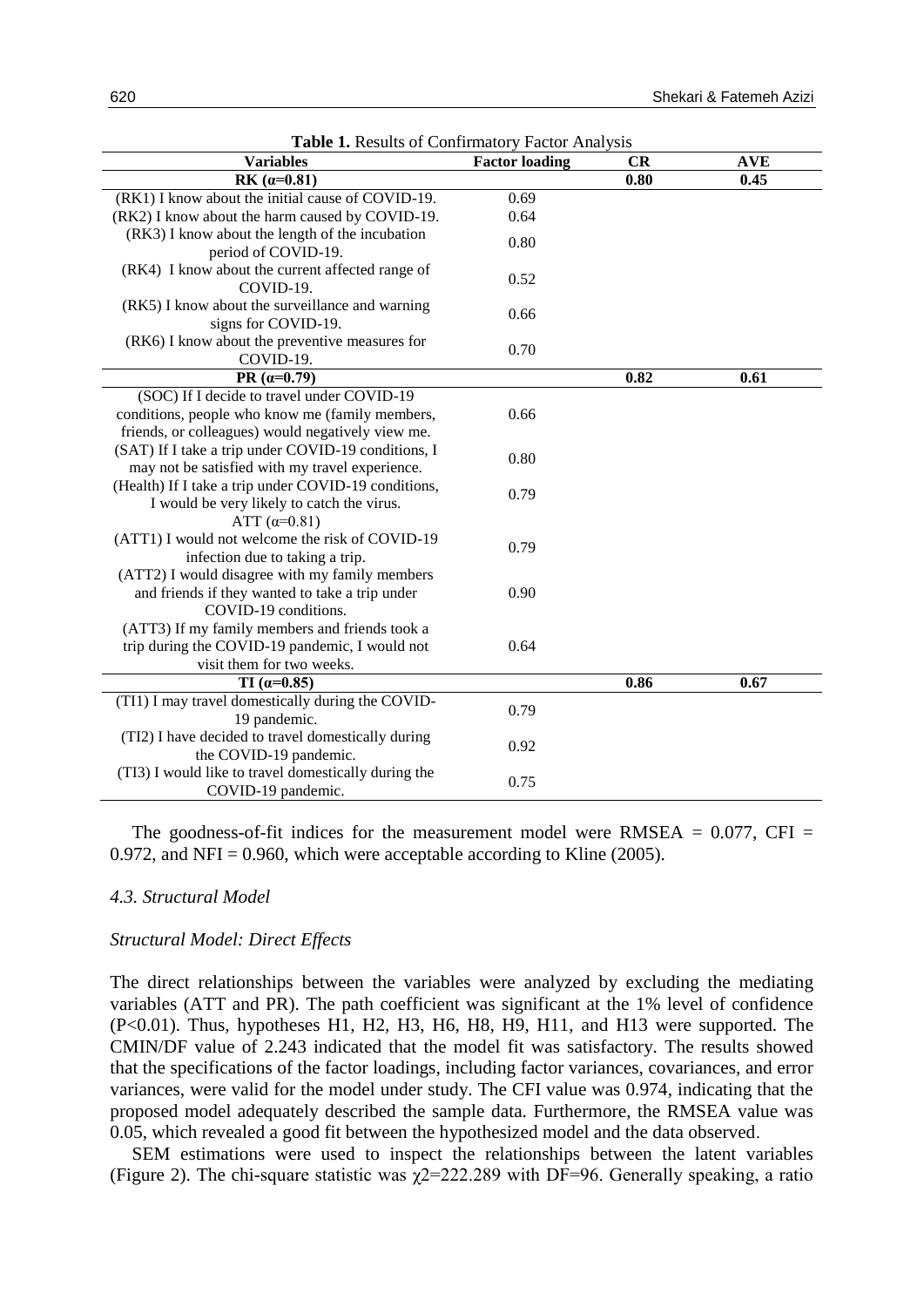of  $\chi$ 2 to DF less than five would be acceptable. The CMIN/DF=2.13 verified the overall model fit. Since chi-square is sensitive to sample size, other supplementary model-fit indices were considered (Hu & Bentler, 1995). Incremental fitness index (IFI), Tucker-Lewis Index (TLI) and comparative fitness index (CFI) showed values of 0.951, 0.938, and 0.951 (>0.9), respectively. The adjusted goodness-of-fit index (AGFI) was 0.903 (>0.8). The RMSE of approximation was <0.08 at 0.06. These indices demonstrated the model's plausibility.



**Figure 2.** The Structural Equation Model

### *Structural Model: Mediation Effects*

After creating the model, bootstrapping (Abdulla Lari et al., 2020) was used to evaluate the mediating role of PR and ATT. Table 2 shows the direct and indirect effects of all the constructs concluded in the model.

| Table 2. Direct, Indirect, and Total Effects |                             |               |                        |                     |  |  |
|----------------------------------------------|-----------------------------|---------------|------------------------|---------------------|--|--|
| <b>Outcome</b>                               | Standardize estimate<br>(ß) | Direct effect | <b>Indirect effect</b> | <b>Total effect</b> |  |  |
| TI                                           |                             |               |                        |                     |  |  |
| $RK \rightarrow TI$                          | 0.112                       | 0.067         | $-0.185***$            | $-0.2$              |  |  |
| $PR \rightarrow TI$                          | $-0.442$                    | $-0.292$      | $-0.321$               | $-0.612***$         |  |  |
| $ATT \rightarrow TI$                         | $-0.508$                    | $-0.377$      | 0.000                  | $-0.377$            |  |  |
| $FOP \rightarrow TI$                         | 0.091                       | 0.088         | $0.175***$             | $0.263***$          |  |  |
| <b>PR</b>                                    |                             |               |                        |                     |  |  |
| $FOP \rightarrow PR$                         | $-0.143$                    | $-0.210***$   | 0.000                  | $-0.210***$         |  |  |
| $RK \rightarrow PR$                          | 0.3                         | 0.270         | 0.000                  | 0.270               |  |  |
| <b>ATT</b>                                   |                             |               |                        |                     |  |  |
| $RK \rightarrow ATT$                         | 0.066                       | 0.053         | $0.229***$             | $0.282***$          |  |  |
| $FOP \rightarrow ATT$                        | $-0.095$                    | $-0.124$      | $-0.178***$            | $-0.303***$         |  |  |
| $PR \rightarrow ATT$                         | 0.956                       | 0.849         | 0.000                  | 0.849               |  |  |
|                                              |                             |               |                        |                     |  |  |

Note: \*\*\*P<0.001

The direct effect analysis revealed a significant positive relationship between RK and TI. The results met the conditions suggested by Baron and Kenny (1986), who emphasized a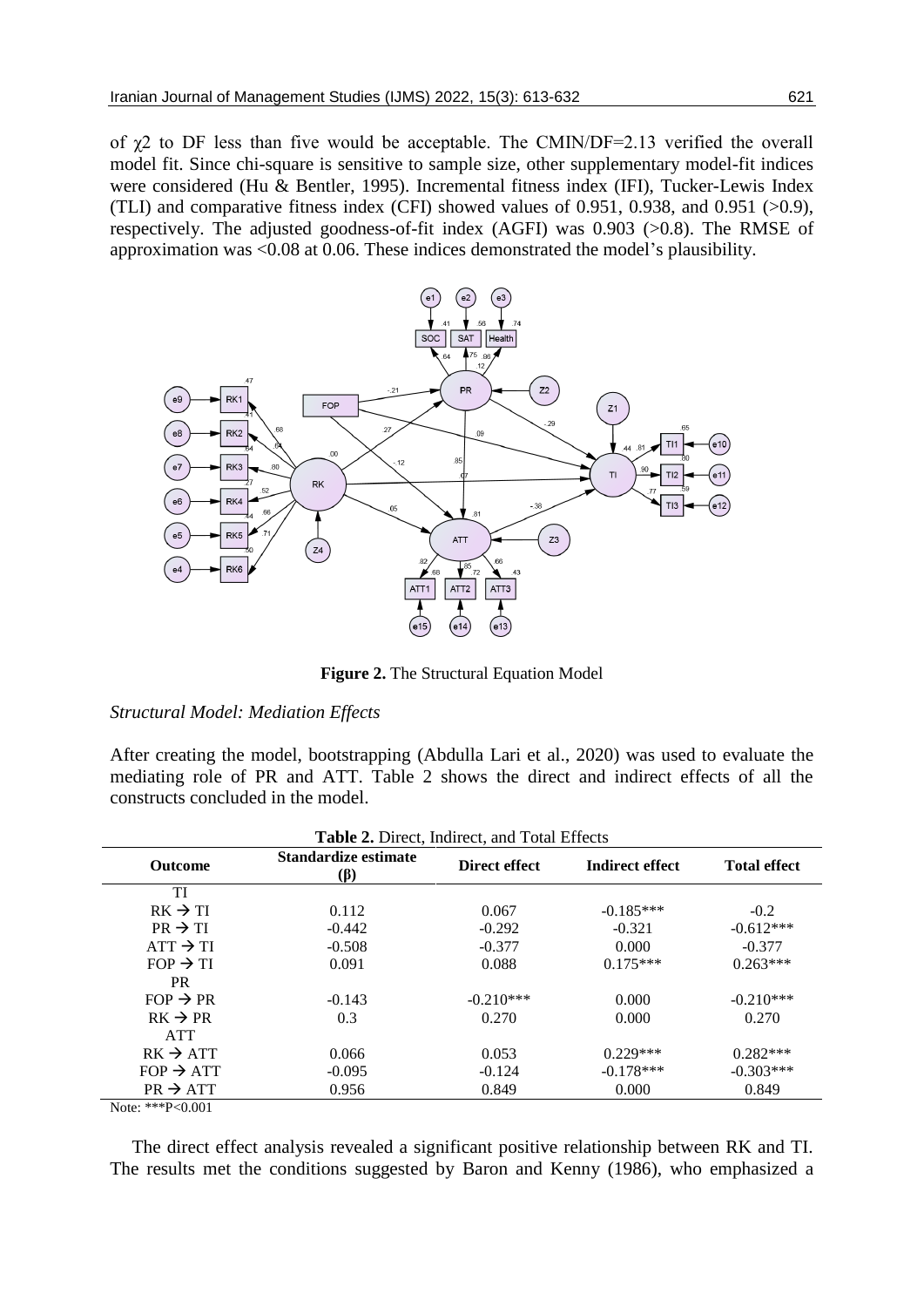significant relationship between the predictor and the outcome variable before examining the mediation effect. As such, the model was estimated by the mediators. The coefficients of RK to PR and ATT and also PR and ATT to TI were all significant. Following the addition of the mediating variables (PR and ATT) to the model, the relationships between the predictor variables RK, PR, and FOP, and the outcome variable TI all became insignificant (p>0.05). The results then revealed an indirect-only or full-mediation effect.

The mediator's impact on the relationships between RK and TI, PR and TI, and FOP and TI was investigated using the specific indirect effect. The test results revealed that the indirect negative effect of RK on TI was statistically significant through PR and ATT (H5 and H12 were supported;  $\beta$ =-0.185; p<0.001). In addition, PR and ATT were found to mediate the relationship between FOP and TI (H7 and H14 were supported;  $β=0.175$ ;  $p<0.001$ ). However, ATT did not mediate the relationship between PR and TI (H10 was rejected;  $\beta$ =-0.321; p>0.001).

### *4.4. Multi-group Analysis*

To calculate the moderating effect, the authors used a multi-group analysis (Banerjee, 2020). *Gender*

The multi-group effect was examined, and the p-value was greater than 0.05, indicating no significant difference between the groups  $(\Delta \chi/2=6.921, \Delta df=4, p-value=0.140)$ .  $\chi/2$ diff test indicated that there was no moderation at the model level. Therefore, the individual paths for each group were investigated. The results showed that in such paths as PR  $\rightarrow$  TI and ATT $\rightarrow$ TI, the z-scores were greater than 1.96. Thus, gender moderated the relationships between the variables involved (H15a and H16a were supported).

#### *Income*

The results showed that  $\Delta \chi$ 2=47.743,  $\Delta$ df=20, and p-value=less than 0.0001. In terms of the model fit, the multi-group SEM analysis revealed a significant difference between the groups' income levels (including low income, below-average income, average income, above-average income, and high income) (H15d and H16d were supported).

#### *Age*

The data showed that the measurements were inconsistent across the age groups  $(\Delta \chi/2=23.555,$ Δdf=12, p-value: 0.023). More specifically, the multi-group SEM analysis pointed to a significant difference in model fit between the age groups (including 15-24, 25-44, 45-65, and over 65) (H15b & H16b were supported).

# *Family life stage*

Based on the chi-square test result for the individual path, the family life stage was not statistically different because the p-value was greater than 0.05. As the models were alike, chi-square tests of difference were conducted on all individual paths. The findings indicated that family life stage (including, I live alone, I am single and live with my family, I live with my spouse and children, I live with my spouse but without our children, and I am married and have no children) could moderate the relationships between PR and TI, and ATT and TI (H15c and H16c were supported).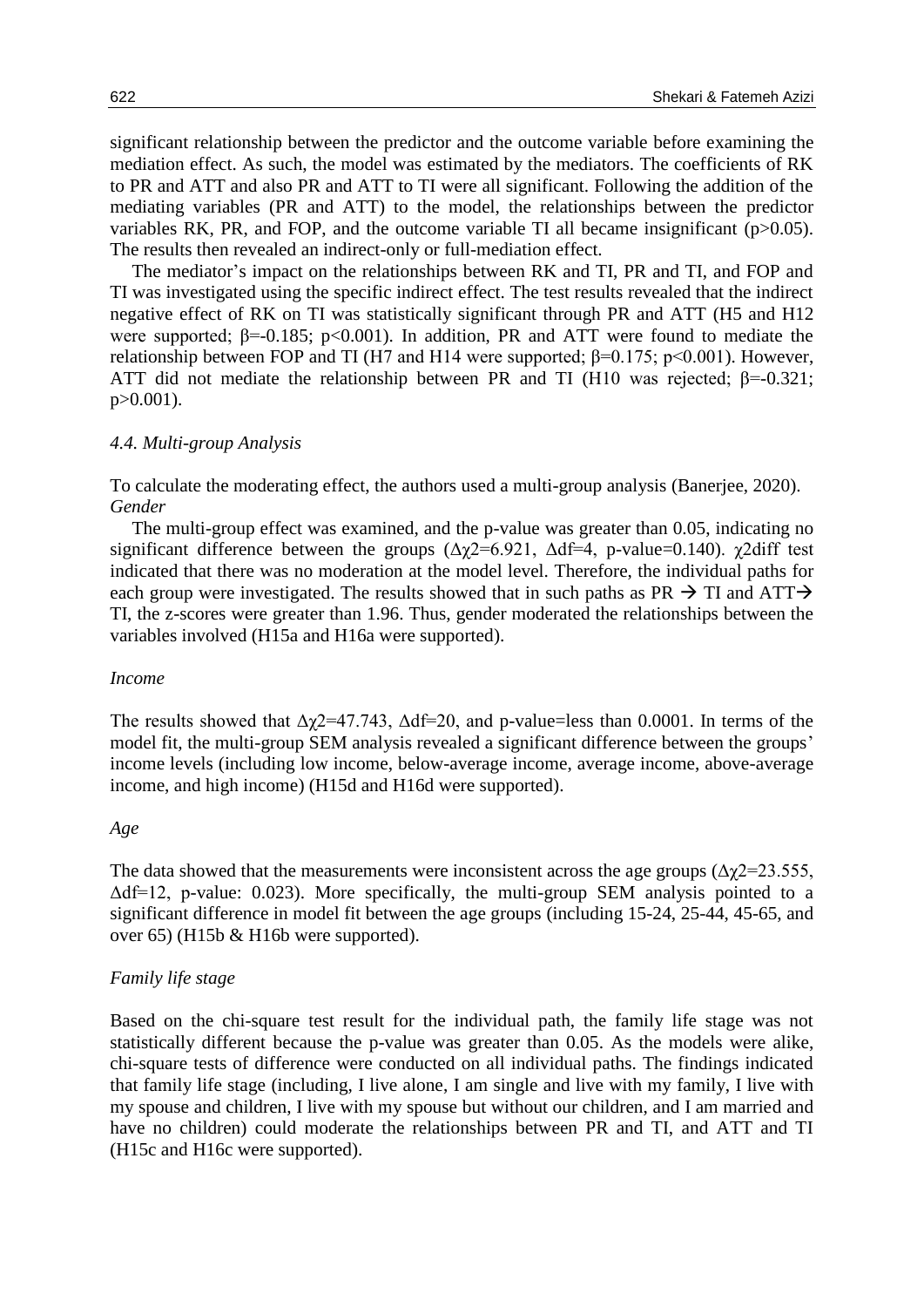#### *Education*

In terms of education, the results showed that  $\Delta \chi$ 2=7.667, with  $\Delta df=8$  and p-value=0.467. The chi-square test results revealed that the individual education path did not show any statistical difference because the p-value was greater than 0.05. The findings indicated that education (including high school diploma and below, associate's and bachelor's degree, and master's degree and Ph.D.) could moderate the relationships between PR and TI and between ATT and TI (H15e and H16e were supported).

### *4.5. Testing the Interaction Effects*

After the interaction term was introduced to the model, it was observed that travel purposes (TP), including TP1 (recreation), TP2 (VFR), and TP4 (pilgrimage), significantly moderated the relationship between ATT and TI ( $\beta$ =0.72,  $\beta$ =0.72,  $\beta$ =0.116, p<0.05). TP3 (workeducation) did not moderate the relationship between ATT and TI. To demonstrate the interaction effect, a simple slope analysis was performed (Zhang et al., 2020). The study plotted the significant interaction effects of ATT, TP1, TP2, and TP4 on TI. The interaction plots clarified that a high TP1 could reinforce the ATT - TI direct relationship. Meanwhile, a low rate of TP1 weakened this association; otherwise, TP1 could moderate the negative relationship between ATT and TI. A small TP2 value could strengthen the association between ATT and TI, whereas a high TP2 value would weaken the link between ATT and TP1. Otherwise, TP2 could reinforce the negative relationship between ATT and TI. TP4 moderated the negative association between ATT and TI. Therefore, hypotheses H18a, H18b, and H18d were supported.

Concerning the moderation effects of TP on the relationship between PR and TI, all the two-way interaction effects of TP1 and TP4 were significant (β=0.05, β=0.13, p<0.05). TP2 and TP3 did not moderate the relationship between PR and TI. These observations revealed that when TP4 and TP1 values were higher, the relationship between PR and TI was stronger than the time when TP4 and TP1 values were lower. Plausibly, the relationship between PR and TI was moderated by TP4 and TP1 (H17a and H17d were supported).

### **5. Discussion**

According to the findings, the frequency of travel during the COVID-19 pandemic positively impacts travel intention. However, knowledge of COVID-19 risks, perceived risk, and risk aversion attitude negatively impact travel intention. People who have traveled since the beginning of the pandemic are more likely to travel again. This finding is in line with the observations of Das and Tiwari (2020), Ivanova et al. (2021), and Turnšek et al. (2020). Furthermore, greater risk knowledge can reduce respondents' tendency to travel, which is compatible with Han et al. (2020) and Hotle et al. (2020) observations. Increased rates of risk aversion attitude would undermine travel intention; this finding has also been reported by Han et al. (2020), Sánchez-Cañizares et al. (2021), and Zhu and Deng (2020). Tourists' attitudes toward particular behavioral consequences can predict whether they will take or refrain from taking action (Bae & Chang, 2021; Chua et al., 2021). Moreover, tourists who experience increased perceived risk may have lower travel intention, which is also reported in studies conducted by Bae and Chang (2021), Hotle et al. (2020), Neuburger and Egger (2021), and Zhu and Deng (2020).

Socio-demographic variables moderate the relationships between perceived risk and travel intention, as well as the relationship between risk aversion attitude and travel intention.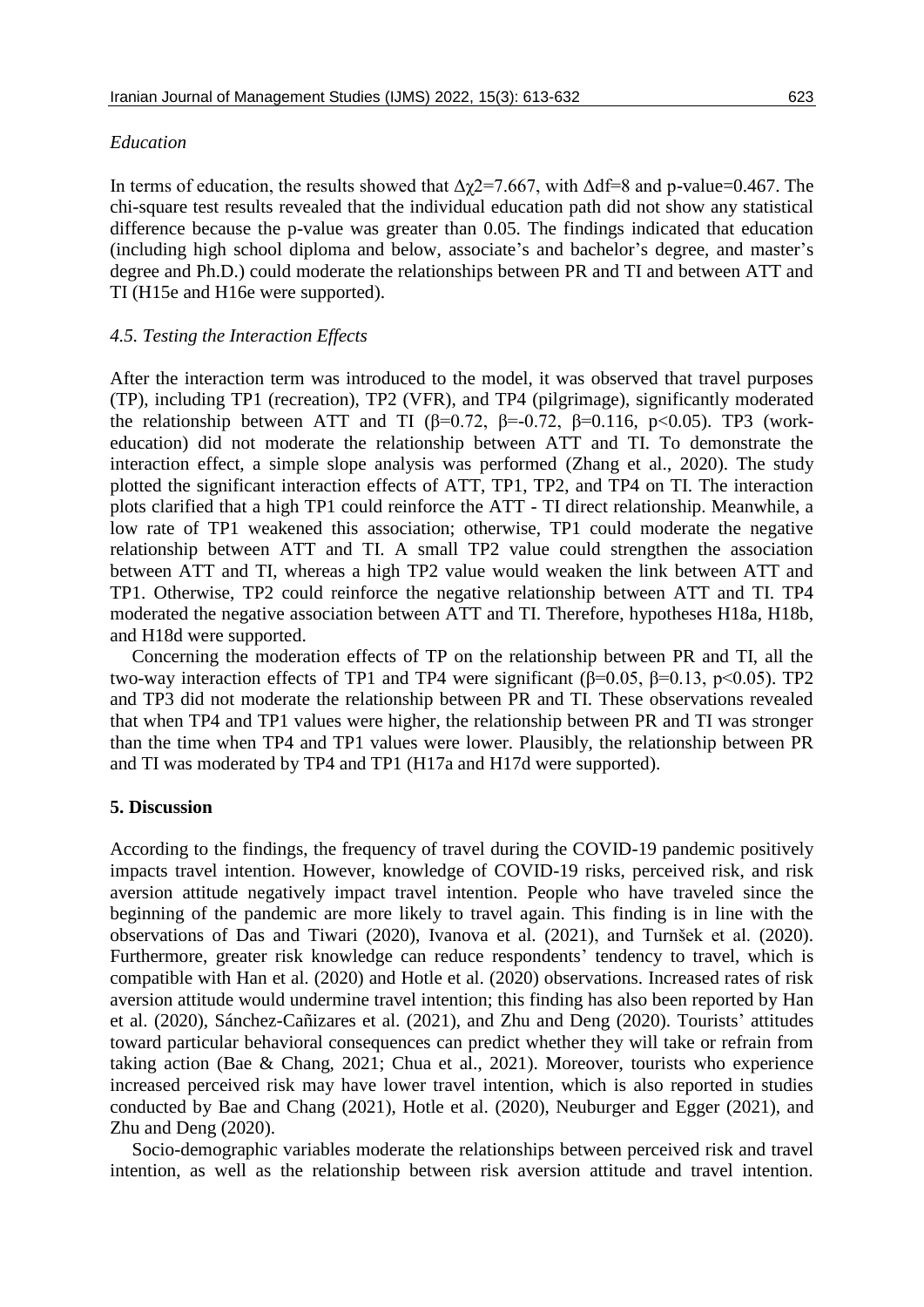Studies on COVID-19 supported the effects of socio-demographic variables on tourists' perceived risk and behavioral intention (Das & Tiwari, 2020; Hotle et al., 2020; Ivanova et al., 2021; Karl et al., 2020; Neuburger & Egger, 2021; Peluso & Pichierri, 2020; Turnšek et al., 2020). However, their moderating effect on the relationship between perceived risk and travel intention has yet to be investigated. Apart from Bae and Chang (2021), studies on COVID-19 failed to focus on the moderating role of socio-demographics in the relationship between risk aversion attitude and behavioral intention.

Results indicated that the negative relationship between risk aversion attitude and travel intention is stronger among males, low-income groups, people over 65, those who lived with their spouse but without children, and those with higher education levels (master's and Ph.D.).

Low-income people, those over 65, and those living with their spouses without children (often empty-nesters in Iran) find themselves more vulnerable to infection by Covid-19. Therefore, they avoid risk by comparing travel costs and benefits (Zhu & Deng, 2020). Studies have shown that older people are more sensitive to risk due to increased experience (Correia et al., 2008). They are also less likely to travel in risky situations (Das & Tiwari, 2020; Ivanova et al., 2021; Neuburger & Egger, 2021; Peluso & Pichierri, 2020; Turnšek et al., 2020). In addition, media warnings about higher mortality rates and perceived lack of control over the situation may lead to stronger attitudes toward risk avoidance among the elderly (Das & Tiwari, 2020; Peluso & Pichierri, 2020).

In low-income people, the stronger relationship between risk-avoidance attitudes and travel intentions may be due to their fewer financial resources to cover the costs imposed if they become ill. This group lacks the option of choosing safer and more personalized travel options, which can be more expensive. In addition, since people with higher education try to get more diverse information, they are more likely to negatively evaluate the disease's consequences. Previous studies have shown the impact of news and messages on individuals' risk assessment (Xu & Cheng, 2021).

The negative relationship between perceived risk and travel intention is higher among females, those aged 45-65, those who lived with their spouses and children, the high-income group, and those holding a high school diploma.

According to previous studies, women perceive certain risks, such as health risks, more than men (Das & Tiwari, 2020; Hotle et al., 2020; Karl et al., 2020; Khan et al., 2019; Neuburger & Egger, 2021). The reason may be their social role in the family (Das & Tiwari, 2020) or because they have learned to take fewer risks during the socialization process (Lepp & Gibson, 2008). Moreover, married people have a higher perceived risk because of their responsibilities (Das & Tiwari, 2020). Having children on a trip also affects perceived risk. Tourists traveling with children have different perceptions of risk and consider other criteria in travel decision-making. Although studies have found a negative correlation between perceived risk and level of education, income does not always explain perceived risk (Karl & Schmude, 2017). In general, studies on the role of demographic variables in perceived risk yielded inconsistent results; some indicated a significant difference, while others found no significant difference due to other factors (Khan et al., 2019).

The results support the idea that leisure and pilgrimage travel purposes moderate the negative relationship between perceived risk and travel intention. In addition, all travel purposes (except work-education) would reinforce the negative relationship between risk aversion attitude and travel intention. Khan et al. (2019) have emphasized that the travel motivations of each market segment need to be considered when developing marketing strategies because motivations strongly influence tourists' decision-making and behavior.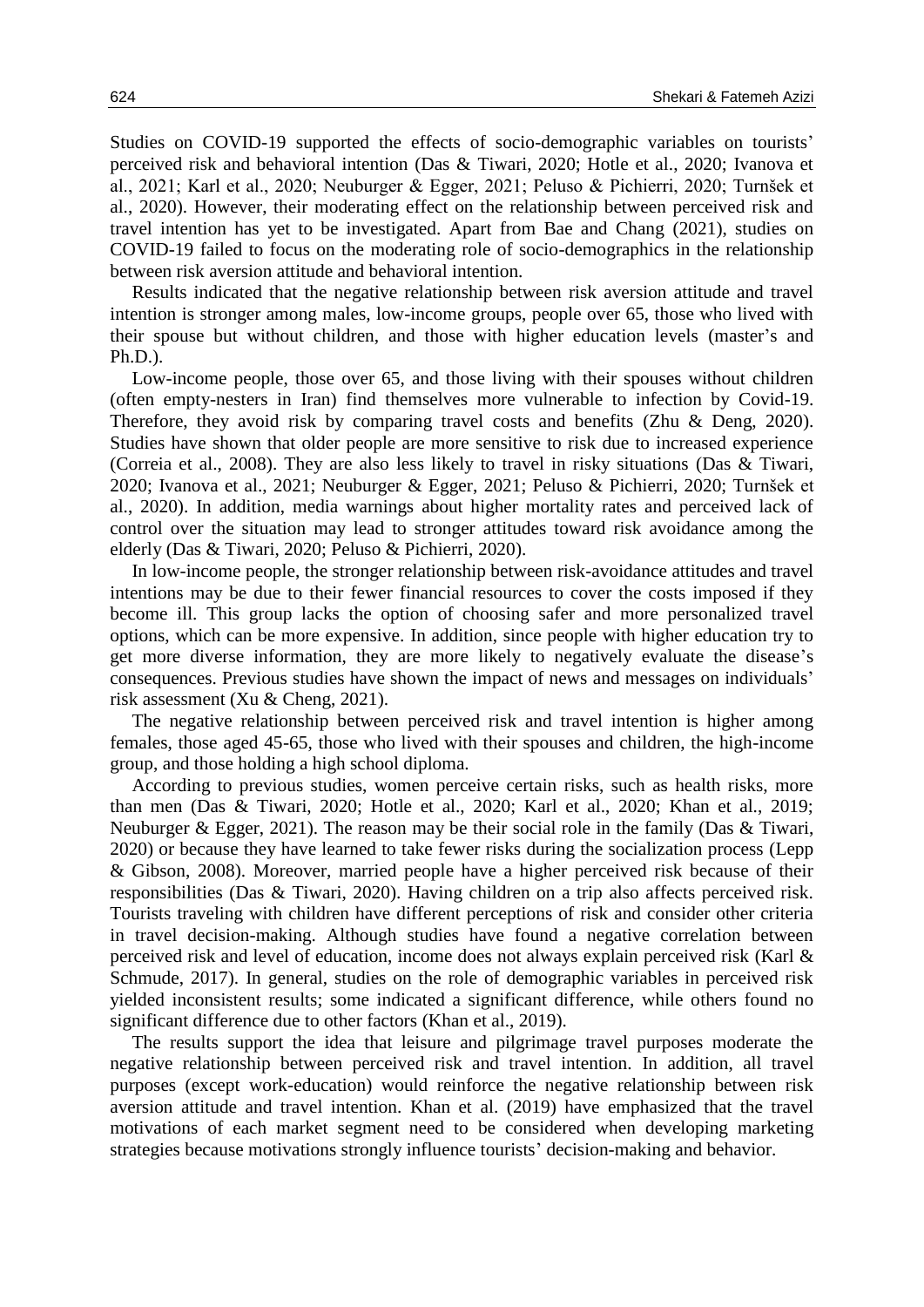Concerning pilgrimage, previous research has shown that, contrary to expectations, religious people would perceive travel risks more (He et al., 2013). In addition, crowded places of worship and a high risk of infection may explain why people avoided religious travel during the COVID-19 pandemic. The lack of moderating effect of VFR in the relationship between perceived risk and travel intention can be explained by the lower perceived risk associated with the features of this travel due to travelers' connections with the host community and their familiarity with the destination (Backer & Ritchie, 2017). Besides, as many families refused to travel during the 2020 Iranian New Year holidays due to the COVID-19 outbreak, they might decide to visit their relatives during summer vacations. Meanwhile, repeated warnings about the high risks of family gatherings have led to a negative attitude toward taking traveling risks.

Based on the cost-benefit analysis, the respondents' idea of unnecessary travel can be explained by the strong moderating role of leisure travel purpose in the relationships investigated. People who decide to travel may experience high levels of stress and risk, as well as the failure to achieve tranquility and peace as their primary motivations (Abdullah et al., 2020). Previous research has indicated that perceived risks such as terrorism, infectious disease, or natural disasters cause tourists to cancel their leisure trips due to the importance of safety (Khan et al., 2019).

In this study, work-education is the only travel purpose that does not appear to play a moderating role in the relationships investigated. The reason for this might be the necessity of such travel and the lack of alternatives, which force individuals to have travel intentions despite their negative attitude to risk and perceived risk. The findings of Das and Tiwari (2020) revealed that people traveling for work/education-related goals were less likely to adopt personal non-pharmaceutical interventions. The wide-ranging use of online technologies is expected to reduce the need for work/education-related travel (Ivanova et al., 2021).

Increased knowledge of COVID-19 risks raises perceived risk, while a higher frequency of past travel reduces it. Tourists' perceptions of the disease's threats will be greatly increased as they gain a better understanding of how easily the coronavirus spreads and the risks/dangers of infection. Respondents reported lower travel intentions linked to increased perceived risk, resulting from more knowledge of COVID-19 concerns. This observation was also confirmed by Zhu and Deng (2020). In terms of the negative relationship between frequency of past travel and perceived risk, the findings were compatible with those of Neuburger and Egger (2021) and Karl et al. (2020). Furthermore, increased travel frequency during the COVID-19 pandemic may reduce perceived risk, resulting in increased future travel intention.

Increased knowledge of the disease reinforces risk aversion attitudes, therefore, reducing travel intention. These findings matched those of Zhu and Deng (2020) and Han et al. (2020). They found the mediating role of attitude in the relationship between knowledge and behavioral intention. In most areas, except medicine, having considerable knowledge of risk could make an individual more willing to confront risk. Given the incompatibility of cost and benefit under COVID-19 conditions, more knowledge about COVID-19 risks would reduce an individual's risk-taking tendency (Zhu & Deng, 2020).

The findings show that increasing people's frequency of travel under COVID-19 conditions can reduce their negative attitudes toward risk-taking. Moreover, there is a mediating role for risk aversion attitude in the relationship between frequency of past travel and domestic travel intention. However, no previous studies have investigated this role. As tourists usually judge a destination based on their actual experiences (Chua et al., 2021), their last safe trip may encourage them to take more travel risks and increase their tendency to travel.

Finally, the increased perceived risk reinforces the individuals' risk aversion attitude, consistent with Bae and Chang (2021) and Sánchez-Cañizares et al. (2021) findings.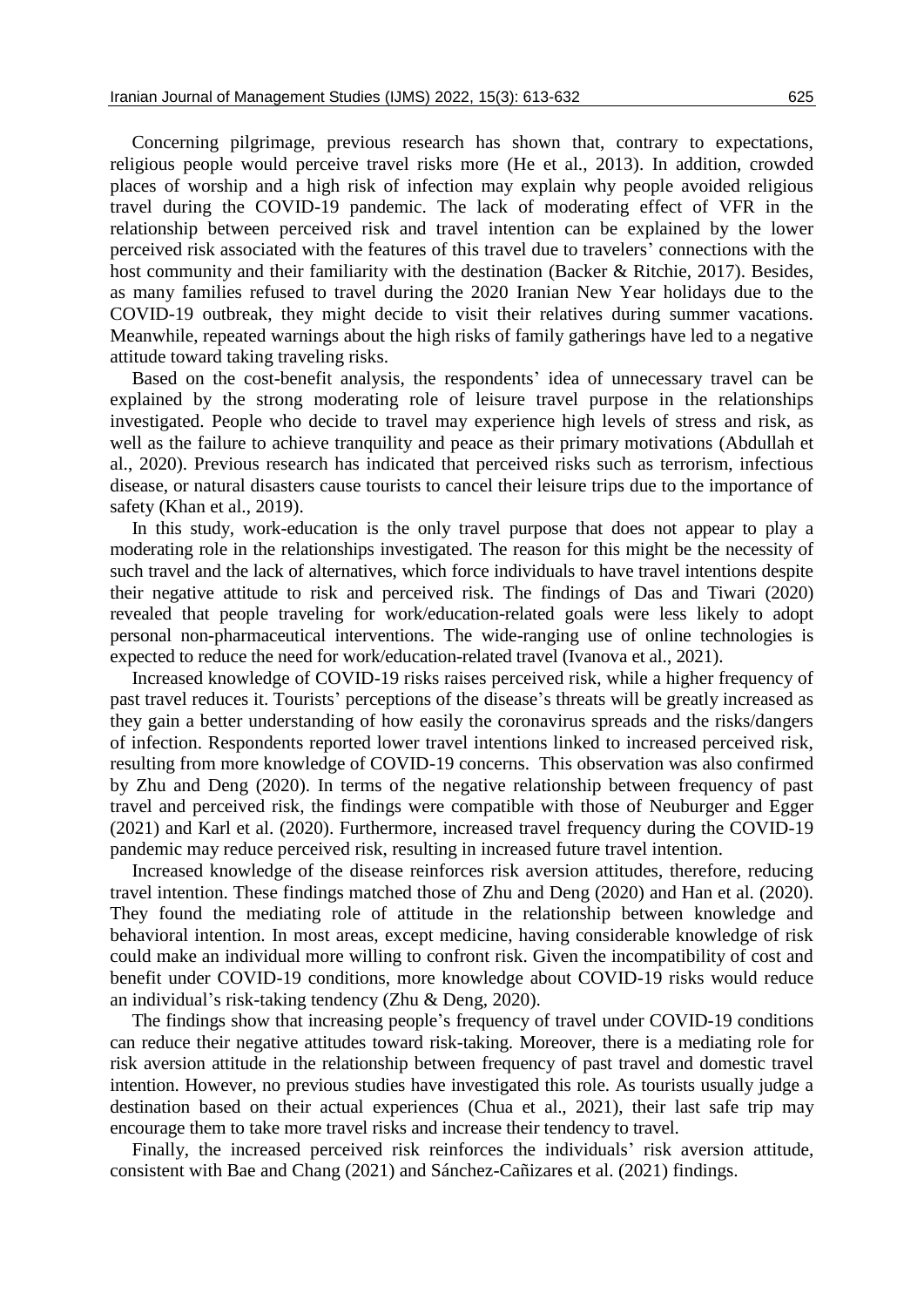# **6. Conclusion**

# *6.1. Theoretical Contribution*

The tourism industry faces a tremendous challenge, but it is essential to learn lessons from the COVID-19 pandemic, which is still a global disaster (Gössling et al., 2021). The study findings had various theoretical implications. *First*, this study explored the structural relationships between factors supposed to affect domestic tourism intentions in Iran under COVID-19 conditions. As such, it tried to expand the emerging body of research on travel intention during the pandemic. Previous research findings were further examined in Iran's context, which was hard hit by the COVID-19 outbreak. *Second*, given that the COVID-19 pandemic has not been contained yet, the findings could serve as a reference for longitudinal studies looking at tourists' behavioral changes in the short- and long term. *Third*, scientists have warned that environmental changes might result in future pandemics have warned that environmental changes might result in future pandemics (EuropeanCommission, 2020). Communities can use the findings of such studies in their planning for potential crises. Recognizing people's travel intentions during a pandemic would be an overriding element in formulating policies/strategies to reduce perceived risk and improve risk aversion attitudes while enhancing marketing messages.

# *6.2. Practical Contribution*

The results of this study provide important managerial implications for DMOs and the industry. Considering the influence of perceived risk and attitude on travel intention, it is recommended that changes be implemented throughout the whole tourism value chain and in each step of the traveler's journey (UNWTO, 2020c) to increase safety, reduce perceived risk, and improve attitudes toward safe travel. Different tourism sectors, for example, can adopt measures, such as contactless payments, check-in and boarding in the transportation sector, etickets and e-booking for visits and entertainment, and contactless border control. They can enhance the use of technology at the destination for safe, seamless, and touchless travel (UNWTO, 2020b). Apart from the importance of knowledge, these initiatives should be communicated to potential tourists to raise their awareness and recover their confidence (OECD, 2020a). Businesses should also share knowledge and best practices to help the destination recover (UNWTO, 2020c).

Furthermore, tourists' awareness of coping behaviors needs to be raised to reduce infection risks while traveling. For each market segment, destinations need to communicate with potential tourists using the appropriate media (mass media, social media, or destination website). As stated by UNWTO (2020b), destinations would have to provide travelers with reliable, consistent, and easy-to-access information on protocols by sending SMS to tourists, informing them of national and local health protocols, and relevant health contacts. Customers should be informed about protocols and responsibilities by the private sector, both on-site and through digital and social media. According to the OECD (2020a), to reduce consumers' perceived risk, DMOs need to provide safe and clean labels and certificates to reassure visitors that tourism businesses and destinations follow national and international sanitary protocols.

This research shows that destinations can target tourists who have traveled during the COVID-19 pandemic and have developed coping strategies to prevent infection and reduce perceived risk. Destinations should also prioritize market segments and formulate targeted marketing strategies.

Based on the results, tourism destinations must target younger and single individuals, childless couples (who feel fewer degrees of responsibility/concern), and tourists for work-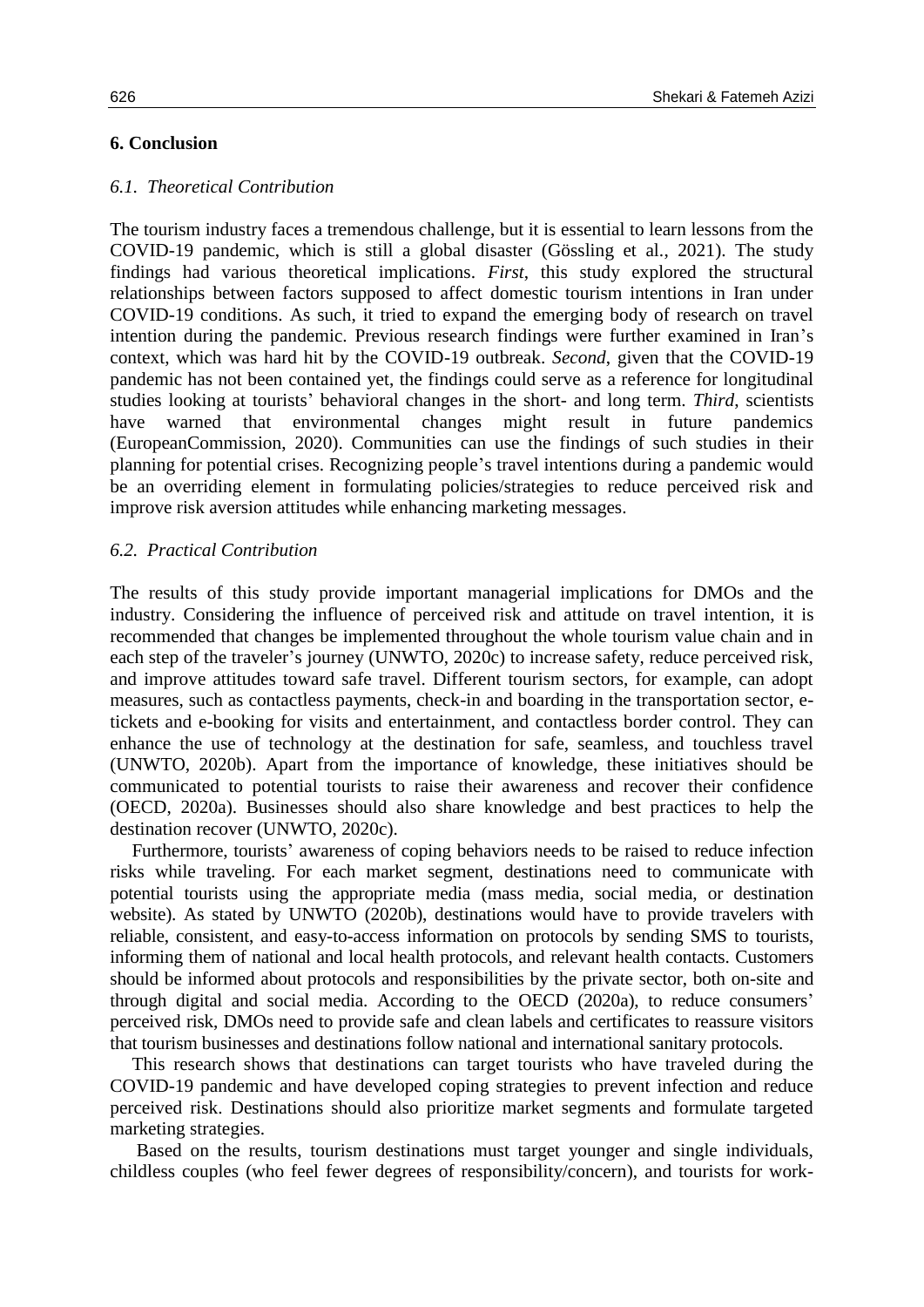education purposes in order to recover tourism. Such groups would experience weaker associations between perceived risk and travel intention and risk aversion attitude and travel intention. Tourists who perceive more risks (e.g., the elderly, people traveling with their children, people with higher education, and tourists who pursue other travel purposes) need to receive more information about preventive strategies and coping behaviors to reduce infection risks. UNWTO (2020b) has also suggested developing segmented and sustainable products for niche markets. In addition, OECD (2020b) and UNWTO (2020a) recommended that marketing activities must primarily target young tourists.

# *6.3. Limitations and Directions for Future Research*

As communities vary in their levels of risk-taking, the validity of the model can be tested in other destinations, rather than just Iran. Additionally, the data was gathered using a crosssectional analysis, despite the fact that people may change their travel intentions in different phases of COVID-19 containment. Moreover, other potential factors influencing travel intentions in risky situations were not investigated in this study. Finally, the study drew on a convenient sampling method via an online platform, limiting the findings' generalizability.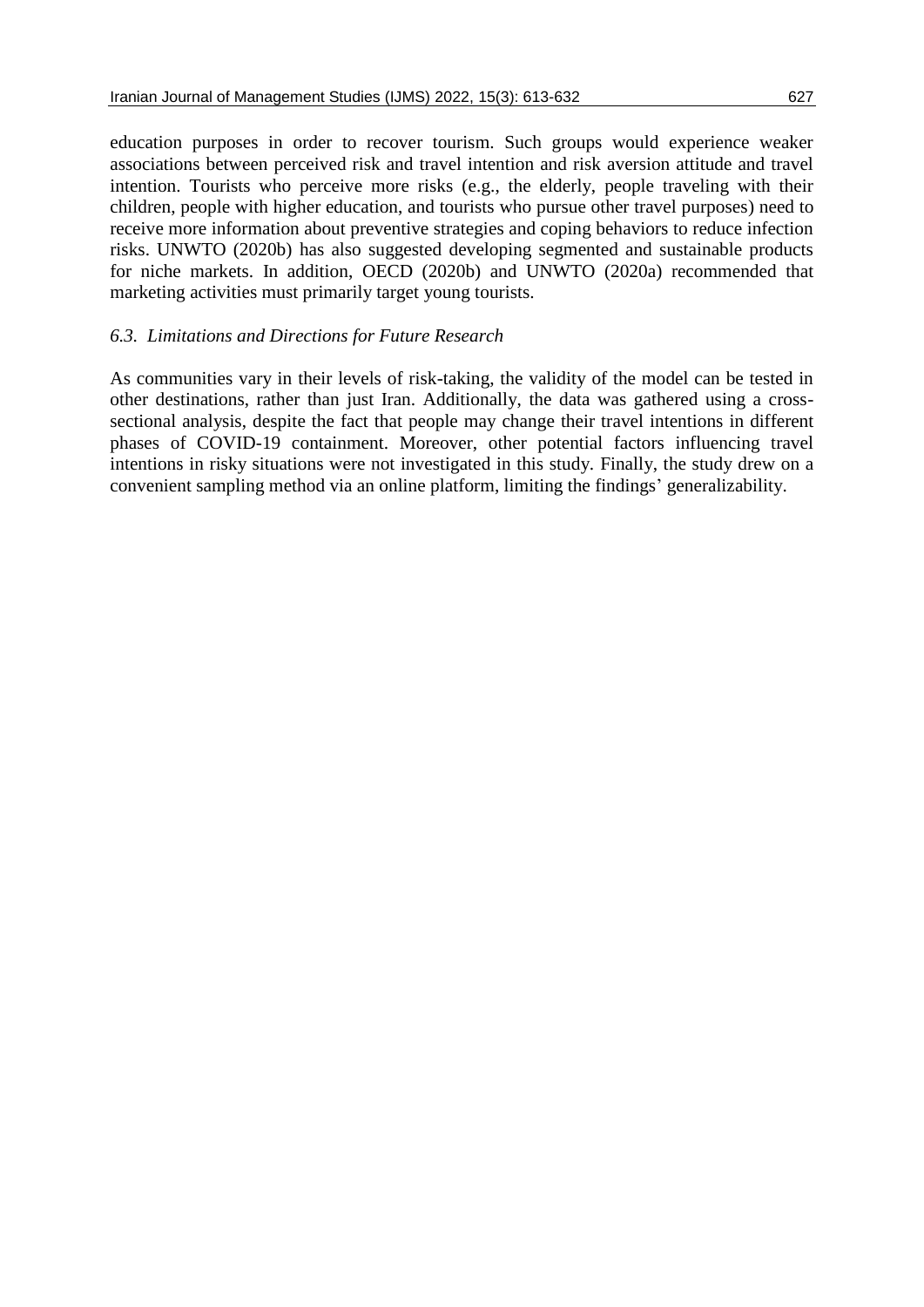#### **References**

Abdulla Lari, M. A. D., Abdul Hamid, N., & Abdulla Lari, D. A. D. (2020). Development of structural mediation model of innovative strategy, employees' job performance and technology for UAE government sector. *International Journal of Sustainable Construction Engineering and Technology*, *11*(2), 188-195.

https://publisher.uthm.edu.my/ojs/index.php/IJSCET/article/view/7399

- Abdullah, M., Dias, C., Muley, D., & Shahin, M. (2020). Exploring the impacts of COVID-19 on travel behavior and mode preferences. *Transportation Research Interdisciplinary Perspectives*, *8*, 100255. https://doi.org/https://doi.org/10.1016/j.trip.2020.100255
- Adeloye, D., Carr, N., & Insch, A. (2020). Domestic tourists' types of exposure to terrorism and travel intentions. *Current Issues in Tourism*, *24*(17), 2489-2500. https://doi.org/https://doi.org/10.1080/13683500.2020.1844161
- Backer, E., & Ritchie, B. W. (2017). VFR travel: A viable market for tourism crisis and disaster recovery? *International Journal of Tourism Research*, *19*(4), 400-411. https://doi.org/https://doi.org/10.1002/jtr.2102
- Bae, S. Y., & Chang, P.-J. (2021). The effect of coronavirus disease-19 (COVID-19) risk perception on behavioural intention towards 'untact' tourism in South Korea during the first wave of the pandemic (March 2020). *Current Issues in Tourism*, *24*(7), 1017-1035. https://doi.org/10.1080/13683500.2020.1798895
- Banerjee, S. (2020). Factors impacting state branding communication success: A mediating and multigroup analysis. *Place Branding and Public Diplomacy, 17*(4)*,* 317–335*.*  https://doi.org/10.1057/s41254-020-00175-2
- Baron, R., & Kenny, D. (1986). The moderator-mediator variable distinction in social psychological research: Conceptual, strategic, and statistical considerations. *Journal of Personality and Social Psychology*, *51*, 1173-1182. https://doi.org/10.1037//0022-3514.51.6.1173
- Bayih, B. E., & Singh, A. (2020). Modeling domestic tourism: Motivations, satisfaction and tourist behavioral intentions. *Heliyon*, 6(9), e04839. https://doi.org/https://doi.org/10.1016/j.heliyon.2020.e04839
- Chua, B.-L., Al-Ansi, A., Lee, M. J., & Han, H. (2021). Impact of health risk perception on avoidance of international travel in the wake of a pandemic. *Current Issues in Tourism*, *24*(7), 985-1002. https://doi.org/10.1080/13683500.2020.1829570
- Correia, A., Pimpao, A., & Crouch, G. (2008). Perceived risk and novelty-seeking behavior: The case of tourists on low-cost travel in Algarve (Portugal). In A. G. Woodside (Ed.), *Advances in culture, tourism and hospitality research* (pp. 1-26). Emerald Group Publishing Limited. https://doi.org/https://doi.org/10.1016/S1871-3173(08)02001-6
- Croson, R., & Gneezy, U. (2009). Gender differences in preferences. *Journal of Economic Literature, American Economic Association*, *47*(2), 448-474.
- Das, S. S., & Tiwari, A. K. (2020). Understanding international and domestic travel intention of Indian travellers during COVID-19 using a Bayesian approach. *Tourism Recreation Research*, *46*(2)*,* 1-17. https://doi.org/10.1080/02508281.2020.1830341
- Ertz, M., Karakas, F., & Sarigollu, E. (2016). Exploring pro-environmental behaviors of consumers: An analysis of contextual factors, attitude, and behaviors. *Journal of Business Research*, *60*, 3971-3980. https://doi.org/10.1016/j.jbusres.2016.06.010
- Essmui, H., Berma, M., Shahadan, F., Ramlee, S., & Mohd, M. (2014). Structural equation model for analyzing the impact of business environment on firm's growth. *International Journal of Economics and Finance*, *6*(9)*,* 177-189. https://doi.org/10.5539/ijef.v6n9p177
- EuropeanCommission. (2020). *COVID-19, future pandemics and other crises in the global context*.https://ec.europa.eu/info/research-and-innovation/strategy/support-policymaking/scientific-support-eu-policies/group-chief-scientific-advisors/covid-19-futurepandemics-and-other-crises-global-context\_en
- Floyd, M. F., Gibson, H., Pennington-Gray, L., & Thapa, B. (2004). The effect of risk perceptions on intentions to travel in the aftermath of September 11, 2001. *Journal of Travel & Tourism Marketing*, *15*(2-3), 19-38. https://doi.org/10.1300/J073v15n02\_02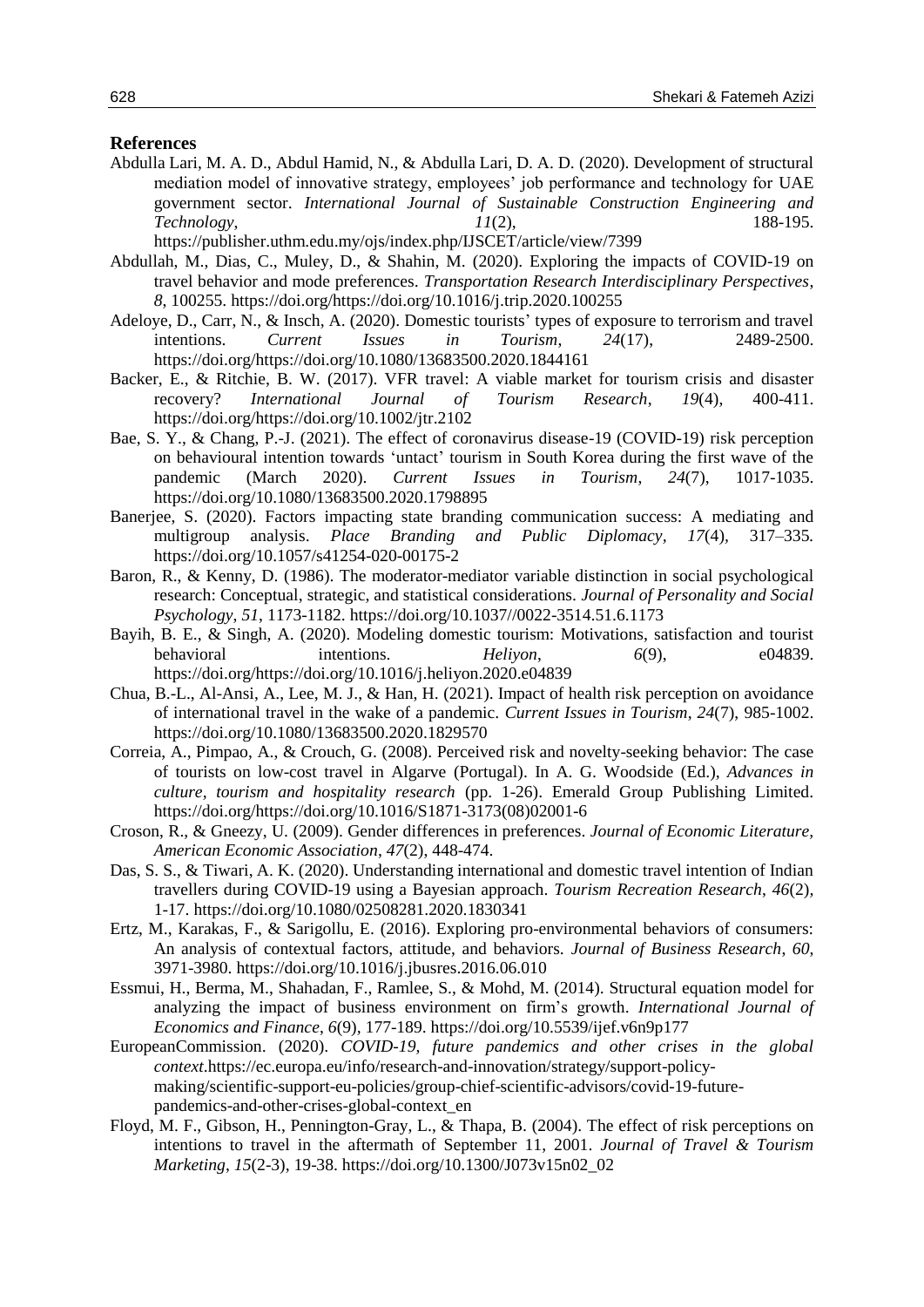- Fornell, C., & Larcker, D. F. (1981). Evaluating structural equation models with unobservable variables and measurement error. *Journal of Marketing Research*, *18*(1), 39-50. https://doi.org/10.2307/3151312
- Fricker, R. (2008). Sampling methods for web and e-mail surveys. In N. Fielding, R, M. Lee, & G. Blank (Eds.), *The SAGE handbook of online research methods* (pp. 195-216). SAGE Publications, Ltd. https://doi.org/https://www.doi.org/10.4135/9780857020055
- Fuchs, G., & Reichel, A. (2006). Tourist destination risk perception: The case of Israel. *Journal of Hospitality & Leisure Marketing*, *14*(2), 83-108. https://doi.org/10.1300/J150v14n02\_06
- Ghorbanzadeh, D., & Aghamohammadi, J. (2021). Investigating the effect of perception of risk of Covid-19 on tourists' behavioral intention towards untact tourism Case study: Visitors to the tourist attractions of Amol city in the second wave of outbreak. *Urban Tourism*, *8*(1), 15-31. https://doi.org/10.22059/jut.2021.313395.854
- Godovykh, M., Pizam, A., & Bahja, F. (2021). Antecedents and outcomes of health risk perceptions in tourism, following the COVID-19 pandemic. *Tourism Review, 76*(4), 737-748*.* https://doi.org/10.1108/TR-06-2020-0257
- Gössling, S., Scott, D., & Hall, C. M. (2021). Pandemics, tourism and global change: A rapid assessment of COVID-19. *Journal of Sustainable Tourism*, *29*(1), 1-20. https://doi.org/10.1080/09669582.2020.1758708
- Hair, J. F., Black, W. C., Babin, B. J., Anderson, R. E., & Tatham, R. L. (2006). *Multivariate data analysis* (Vol. 6). Prentice-Hall.
- Han, H., Al-Ansi, A., Chua, B.-L., Tariq, B., Radic, A., & Park, S.-H. (2020). The post-coronavirus world in the international tourism industry: Application of the theory of planned behavior to safer destination choices in the case of US outbound tourism. *International journal of environmental research and public health*, *17*(18), 6485. https://doi.org/10.3390/ijerph17186485
- Hassan, S. B., & Soliman, M. (2021). COVID-19 and repeat visitation: Assessing the role of destination social responsibility, destination reputation, holidaymakers' trust and fear arousal. *Journal of Destination Marketing and Management*, *19*, 100495. https://doi.org/10.1016/j.jdmm.2020.100495
- He, L., Park, K., & Roehl, W. S. (2013). Religion and perceived travel risks. *Journal of Travel & Tourism Marketing*, *30*(8), 839-857. https://doi.org/10.1080/10548408.2013.835674
- Hotle, S., Murray-Tuite, P., & Singh, K. (2020). Influenza risk perception and travel-related health protection behavior in the US: Insights for the aftermath of the COVID-19 outbreak. *Transportation Research Interdisciplinary Perspectives*, *5*, 100127. https://doi.org/https://doi.org/10.1016/j.trip.2020.100127
- Hsiao, C.-H., & Yang, C. (2010). Predicting the travel intention to take High Speed Rail among college students. *Transportation Research Part F: Traffic Psychology and Behaviour*, *13*(4), 277-287. https://doi.org/https://doi.org/10.1016/j.trf.2010.04.011
- Hu, L.-T., & Bentler, P. M. (1995). Evaluating model fit. In R. H. Hoyle (Ed.), *Structural equation modeling: Concepts, issues, and applications*. Sage Publications.
- IRNA. (2021). www.irna.ir/news/84448823/
- Ivanova, M., Ivanov, I. K., & Ivanov, S. (2021). Travel behaviour after the pandemic: The case of Bulgaria. *Anatolia*, *32*(1), 1-11. https://doi.org/10.1080/13032917.2020.1818267
- JamalKhan, M., Chelliah, S., & Ahmed, S. (2017). Factors influencing destination image and visit intention among young women travellers: Role of travel motivation, perceived risks, and travel constraints. *Asia Pacific Journal of Tourism Research*, *22*(11), 1139-1155. https://doi.org/10.1080/10941665.2017.1374985
- Jang, S., Bai, B., Hu, C., & Wu, C.-M. E. (2009). Affect, travel motivation, and travel intention: A senior market. *Journal of Hospitality & Tourism Research*, *33*(1), 51-73. https://doi.org/10.1177/1096348008329666
- Karl, M. (2016). Risk and uncertainty in travel decision-making: Tourist and destination perspective. *Journal of Travel Research*, *57*(1), 129-146. https://doi.org/10.1177/0047287516678337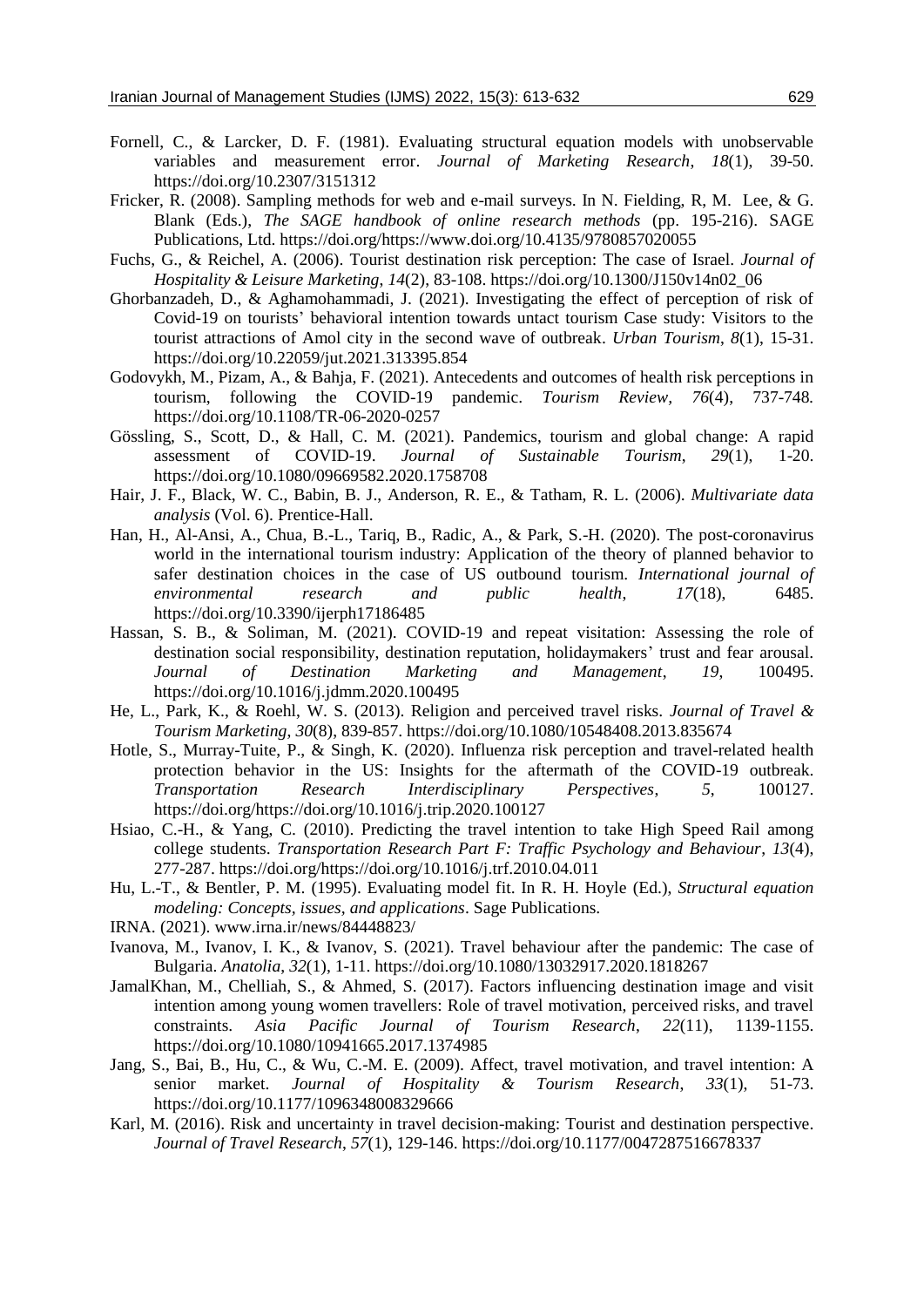- Karl, M., Muskat, B., & Ritchie, B. (2020). Which travel risks are more salient for destination choice? An examination of the tourist's decision-making process. *Journal of Destination Marketing and Management*, *18*, 1-11. https://doi.org/10.1016/j.jdmm.2020.100487
- Karl, M., & Schmude, J. (2017). Understanding the role of risk (perception) in destination choice: A literature review and synthesis. *Tourism: An International Interdisciplinary Journal*, *65*(2), 138- 155. https://hrcak.srce.hr/183753
- Khan, M. J., Chelliah, S., & Ahmed, S. (2018). Intention to visit India among potential travellers: Role of travel motivation, perceived travel risks, and travel constraints. *Tourism and Hospitality Research*, *19*(3), 351-367. https://doi.org/10.1177/1467358417751025
- Khan, M. J., Chelliah, S., Khan, F., & Amin, S. J. T. R. (2019). Perceived risks, travel constraints and visit intention of young women travelers: The moderating role of travel motivation. *Tourism Review, 74*(3), 721-738*.* https://doi.org/10.1108/TR-08-2018-0116
- Kline, R. B. (2005). *Principles and practice of structural equation modeling* (2<sup>nd</sup> ed.) Guilford Publications. https://books.google.com/books?id=EkMVZUxZrgIC
- Kline, R. B. (2011). *Principles and practice of structural equation modeling* (3<sup>rd</sup> ed.). The Guilford Press. https://books.google.com/books?id=EkMVZUxZrgIC
- Koo, C., Joun, Y., Han, H., & Chung, N. (2016). A structural model for destination travel intention as a media exposure: Belief-desire-intention model perspective. *International Journal of Contemporary Hospitality Management*, *28*, 1338-1360. https://doi.org/10.1108/IJCHM-07- 2014-0354
- Lam, T., & Hsu, C. H. C. (2006). Predicting behavioral intention of choosing a travel destination. *Tourism Management*, *27*(4), 589-599. https://doi.org/https://doi.org/10.1016/j.tourman.2005.02.003
- Laver, S. M., Wetzels, J., & Behrens, R. H. (2006). Knowledge of Malaria, risk perception, and compliance with prophylaxis and personal and environmental preventive measures in travelers exiting Zimbabwe from Harare and Victoria Falls International Airport. *Journal of Travel Medicine*, *8*(6), 298-303. https://doi.org/10.2310/7060.2001.23975
- Lee, C.-K., Song, H.-J., Bendle, L. J., Kim, M.-J., & Han, H. (2012). The impact of nonpharmaceutical interventions for 2009 H1N1 influenza on travel intentions: A model of goaldirected behavior. *Tourism Management*, *33*(1), 89-99. https://doi.org/10.1016/j.tourman.2011.02.006
- Lepp, A., & Gibson, H. (2003). Tourist roles, perceived risk and international tourism. *Annals of Tourism Research*, *30*(3), 606-624. https://doi.org/https://doi.org/10.1016/S0160- 7383(03)00024-0
- Lepp, A., & Gibson, H. (2008). Sensation seeking and tourism: Tourist role, perception of risk and destination choice. *Tourism Management*, *29*(4), 740-750. https://doi.org/https://doi.org/10.1016/j.tourman.2007.08.002
- Li, H., Meng, F., & Zhang, Z. (2016a). Non-participation of domestic tourism: Analyzing the influence of discouraging factors. *International Journal of Tourism Research*, *18*(6), 567-578. https://doi.org/https://doi.org/10.1002/jtr.2074
- Li, J., Pearce, P. L., Morrison, A. M., & Wu, B. (2016b). Up in smoke? The impact of smog on risk perception and satisfaction of international tourists in Beijing. *International Journal of Tourism Research*, *18*(4), 373-386. https://doi.org/https://doi.org/10.1002/jtr.2055
- Luo, J. M., & Lam, C. F. (2020). Travel anxiety, risk attitude and travel intentions towards "travel bubble" destinations in Hong Kong: Effect of the fear of COVID-19. *International Journal of Environmental Research*, *17*(21), 7859. https://doi.org/https://doi.org/10.3390/ijerph17217859
- Mandrik, C., & Bao, Y. (2005). Exploring the concept and measurement of general risk aversion. *Advances in Consumer Research*, *32*, 531-539.
- Matiza, T., & Kruger, M. (2021). Ceding to their fears: A taxonomic analysis of the heterogeneity in COVID-19 associated perceived risk and intended travel behaviour. *Tourism Recreation Research*, *46*(2), 158-174. https://doi.org/https://doi.org/10.1080/02508281.2021.1889793
- Nazneen, S., Hong, X., & Ud din, N. (2020). COVID-19 crises and tourist travel risk perceptions. *SSRN Electronic Journal*. https://doi.org/10.2139/ssrn.3592321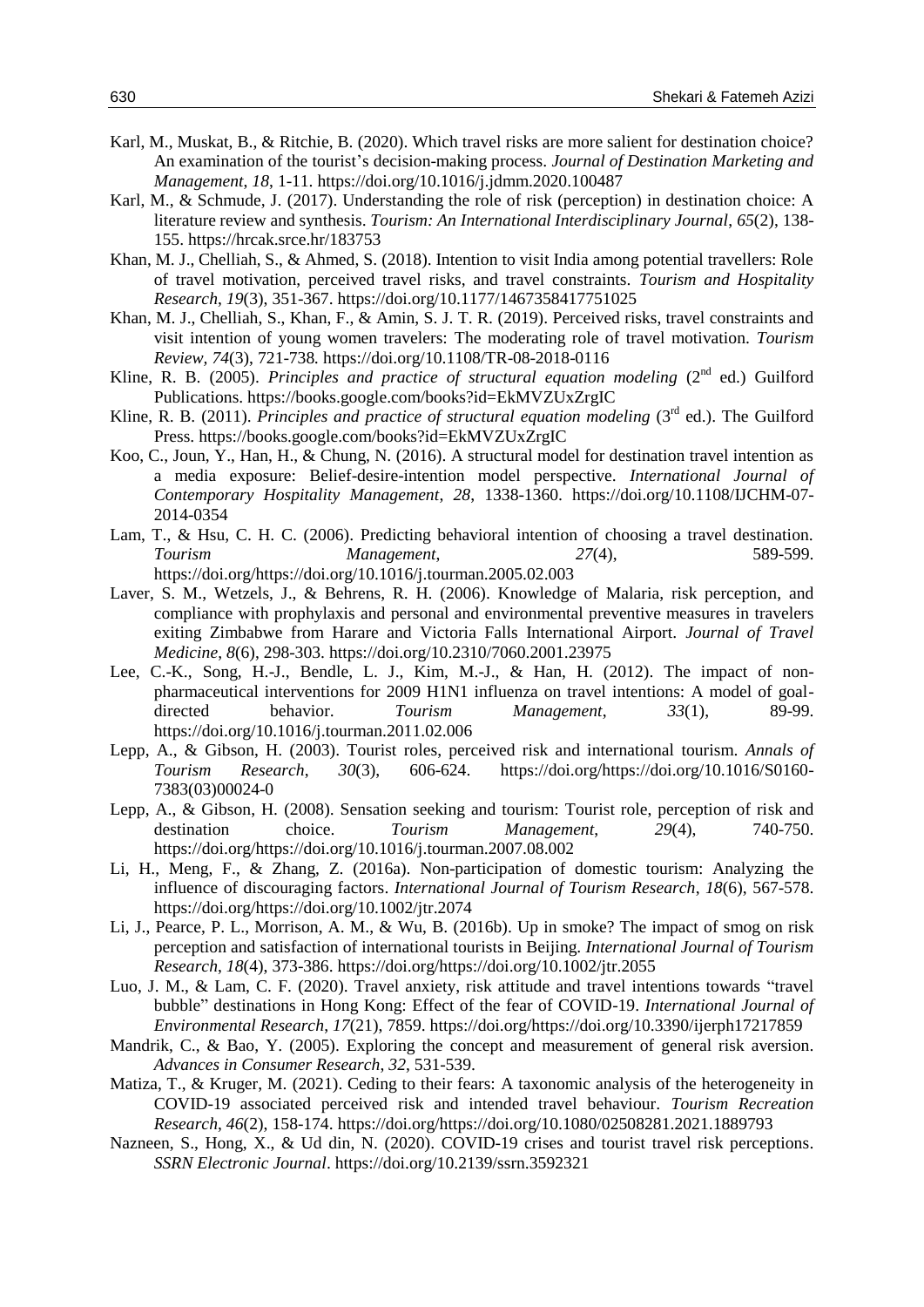- Neuburger, L., & Egger, R. (2021). Travel risk perception and travel behaviour during the COVID-19 pandemic 2020: A case study of the DACH region. *Current Issues in Tourism*, *24*(7), 1003- 1016. https://doi.org/10.1080/13683500.2020.1803807
- Nugraha, A., Hamin, H., & Elliott, G. (2016). Tourism destination decisions: The impact of risk aversion and prior experience. *Asia Pacific Journal of Tourism Research*, *21*(12), 1274-1284. https://doi.org/10.1080/10941665.2016.1141225
- OECD. (2020a). *Mitigating the impact of COVID-19 on tourism and supporting recovery* https://doi.org/doi:https://doi.org/10.1787/47045bae-en
- OECD. (2020b). *Tourism Policy Responses to the coronavirus (COVID-19)*. https://www.oecd.org
- Peluso, A. M., & Pichierri, M. (2020). Effects of socio-demographics, sense of control, and uncertainty avoidability on post-COVID-19 vacation intention. *Current Issues in Tourism*, *24*(19), 2755-2767. https://doi.org/10.1080/13683500.2020.1849050
- Qi, C. X., Gibson, H. J., & Zhang, J. J. (2009). Perceptions of risk and travel intentions: The case of China and the Beijing Olympic Games. *Journal of Sport & Tourism*, *14*(1), 43-67. https://doi.org/10.1080/14775080902847439
- Quintal, V., Sung, B., & Lee, S. (2021). Is the coast clear? Trust, risk-reducing behaviours and anxiety toward cruise travel in the wake of COVID-19. *Current Issues in Tourism*, *25*(2), 206-218. https://doi.org/https://doi.org/10.1080/13683500.2021.1880377
- Quintal, V. A., Lee, J. A., & Soutar, G. N. (2010). Risk, uncertainty and the theory of planned behavior: A tourism example. *Tourism Management*, *31*(6), 797-805. https://doi.org/https://doi.org/10.1016/j.tourman.2009.08.006
- Rasoolimanesh, S. M., Seyfi, S., Rastegar, R., & Hall, C. M. (2021). Destination image during the COVID-19 pandemic and future travel behavior: The moderating role of past experience. *Journal of Destination Marketing and Management*, *21*, 100620. https://doi.org/https://doi.org/10.1016/j.jdmm.2021.100620
- Rastegar, R., Seyfi, S., & Rasoolimanesh, S. M. (2021). How COVID-19 case fatality rates have shaped perceptions and travel intention? *Journal of Hospitality and Tourism Management*, *47*, 353-364. https://doi.org/10.1016/j.jhtm.2021.04.006
- Reichel, A., Fuchs, G., & Uriely, N. (2007). Perceived risk and the non-institutionalized tourist role: The case of Israeli student ex-backpackers. *Journal of Travel Research*, *46*(2), 217-226. https://doi.org/10.1177/0047287507299580
- Sánchez-Cañizares, S. M., Cabeza-Ramírez, L. J., Muñoz-Fernández, G., & Fuentes-García, F. J. (2021). Impact of the perceived risk from Covid-19 on intention to travel. *Current Issues in Tourism*, *24*(7), 970-984. https://doi.org/10.1080/13683500.2020.1829571
- Sharifi, H., Karamouzian, M., Khorrami, Z., Khalili, M., Mostafavi, E., Eybpoosh, S., Mirzazadeh, A., Haghdoost, A. (2020). The accuracy of modeling the burden of COVID-19 in Iran with international airline travelers' data. *Annals of internal medicine, 173*(1), 74-75.
- Sharifpour, M., Walters, G., & Ritchie, B. W. (2014). Risk perception, prior knowledge, and willingness to travel: Investigating the Australian tourist market's risk perceptions towards the Middle East. *Journal of Vacation Marketing*, *20*(2), 111-123. https://doi.org/10.1177/1356766713502486
- Sharifpour, M., Walters, G., Ritchie, B. W., & Winter, C. (2013). Investigating the role of prior knowledge in tourist decision making: A structural equation model of risk perceptions and information search. *Journal of Travel Research*, *53*(3), 307-322. https://doi.org/10.1177/0047287513500390
- Sönmez, S., & Graefe, A. (1998). Determining future travel behavior from past travel experience and perceptions of risk and safety. *Journal of Travel Research - J TRAVEL RES*, *37*, 171-177. https://doi.org/10.1177/004728759803700209
- TEHRANTIMES. (18 September 2020). *'Smart, responsible traveling' should replace 'do not travel' recommendations*. https://www.tehrantimes.com/news/452602/Smart-responsible-travelingshould-replace-do-not-travel
- Turnšek, M., Brumen, B., Rangus, M., Gorenak, M., Mekinc, J., & Štuhec, T. L. (2020). Perceived threat of COVID-19 and future travel avoidance: Results from an early convenient sample in Slovenia. *Academica Turistica-Tourism and Innovation Journal*, *13*(1), 3-19.